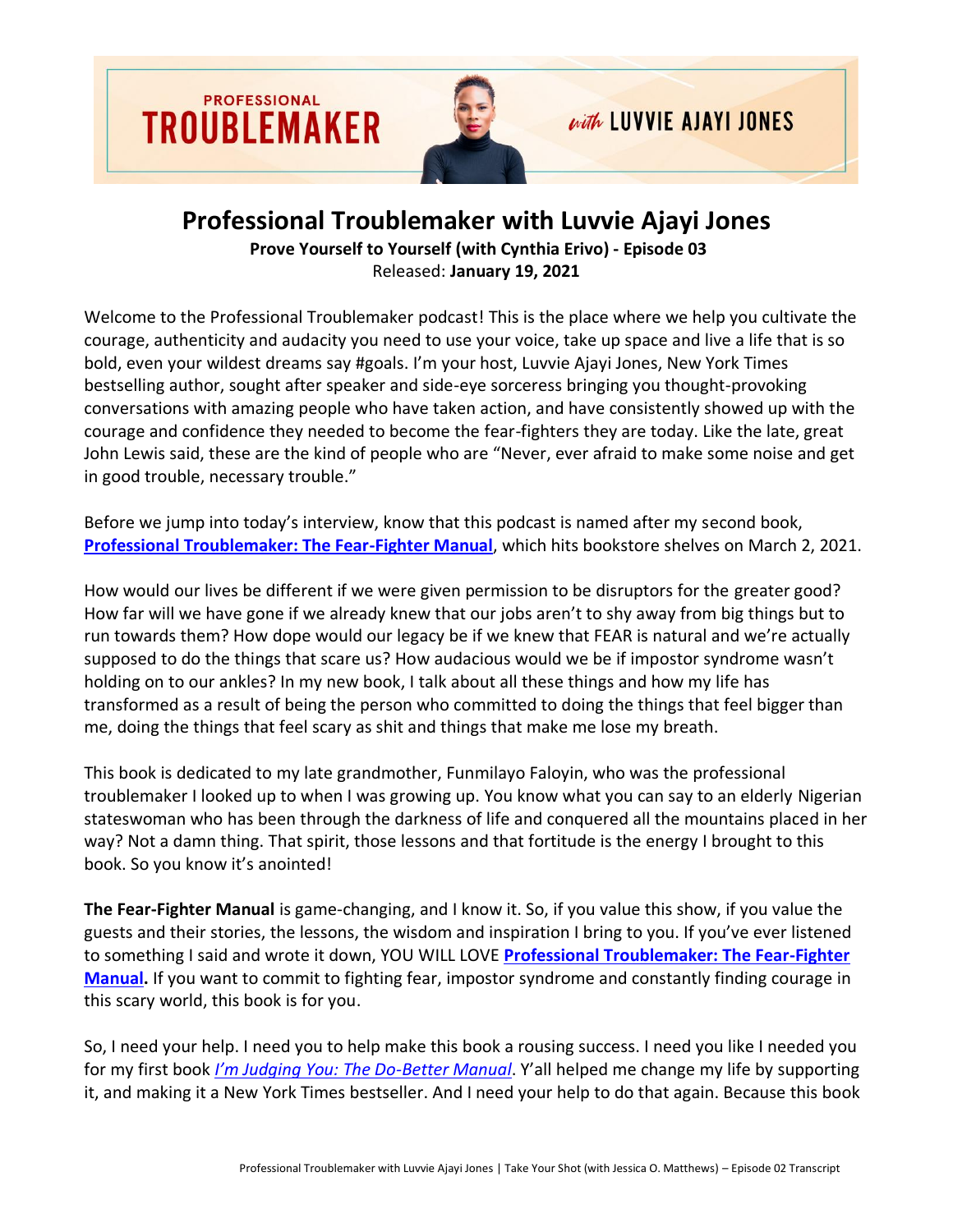is needed and I think it will leave a mark on you. I know it, actually. We need to become professional troublemakers, and this manual that I wrote, this book that I wrote will help make it happen. So, be sure to preorder **Professional Troublemaker** TODAY wherever books are sold, or go to **[ProfessionalTroublemakerBook.com](http://professionaltroublemakerbook.com/)**. You can get the hardcover, paperback or audiobook (which I narrated). So the URL is **[PROFESSIONALTROUBLEMAKERBOOK.com](http://professionaltroublemakerbook.com/)**. I'm so excited for you to read it.

On this episode of Professional Troublemaker, I'm talking to my girl, my Naija sister **Cynthia Erivo**. This conversation is a long time coming, and I'm so excited to have her here. If you don't know Cynthia, I don't know what you're doing with your life, but as far as her official credentials go, Cynthia is a Tony®, Emmy® and Grammy® Award-winning actress, as well as Academy Award®, Golden Globe®, and SAG nominee. She played Celie in the West End and Broadway revivals of the musical "The Color Purple," and immediately started doing all the TV and movies. She was nominated for an Academy Award for her work in "Harriet," (That EGOT is coming soon, right?!) and she currently appears on the HBO series "The Outsider." I cannot wait to see her play Aretha Franklin on National Geographic's "Genius: Aretha" along with all of the other projects she's got in the works. And my favorite performance she's given ever was when she sang me down the aisle at my wedding in 2019.

Here's why Cynthia is a Professional Troublemaker and why you want to make sure you listen to this interview. First, as a Black woman in show business, she has been through it. She told me some stories in her interview about her coming up in London that I had never heard before that had me sitting here with my jaw completely dropped. And in spite of it all, she is so confident and completely unbothered about doing anything else but showing up, telling stories and doing her thing. She shows up as her best self and works harder than anyone I've ever seen. So, check out this conversation. It's really good, and I'm so thankful for Cynthia. For her vulnerability and sisterhood.

## Conversation with Cynthia Erivo

| LUVVIE         | Okay. So this is much overdue, but the timing is perfect because Rants and Randomness is now<br>Professional Troublemaker. Yes. And who better, who better to have on as the essential<br>professional troublemaker than the woman who has every award known to man. |
|----------------|----------------------------------------------------------------------------------------------------------------------------------------------------------------------------------------------------------------------------------------------------------------------|
| <b>CYNTHIA</b> | Quit.                                                                                                                                                                                                                                                                |
| LUVVIE         | Every award and is out here. Cynthia doesn't belong in any boxes. Multi-hyphenate and even her<br>hair makes trouble.                                                                                                                                                |
| <b>CYNTHIA</b> | I mean, sometimes it does. Sometimes.                                                                                                                                                                                                                                |
| LUVVIE         | Even her hair, because sometimes it's purple, sometimes it's green, sometimes it's pink. Any<br>given day I'm always like, "I wonder what color hair Cynthia got?" You can't bet on it. So<br>welcome to-                                                            |
| <b>CYNTHIA</b> | Yeah, I try.                                                                                                                                                                                                                                                         |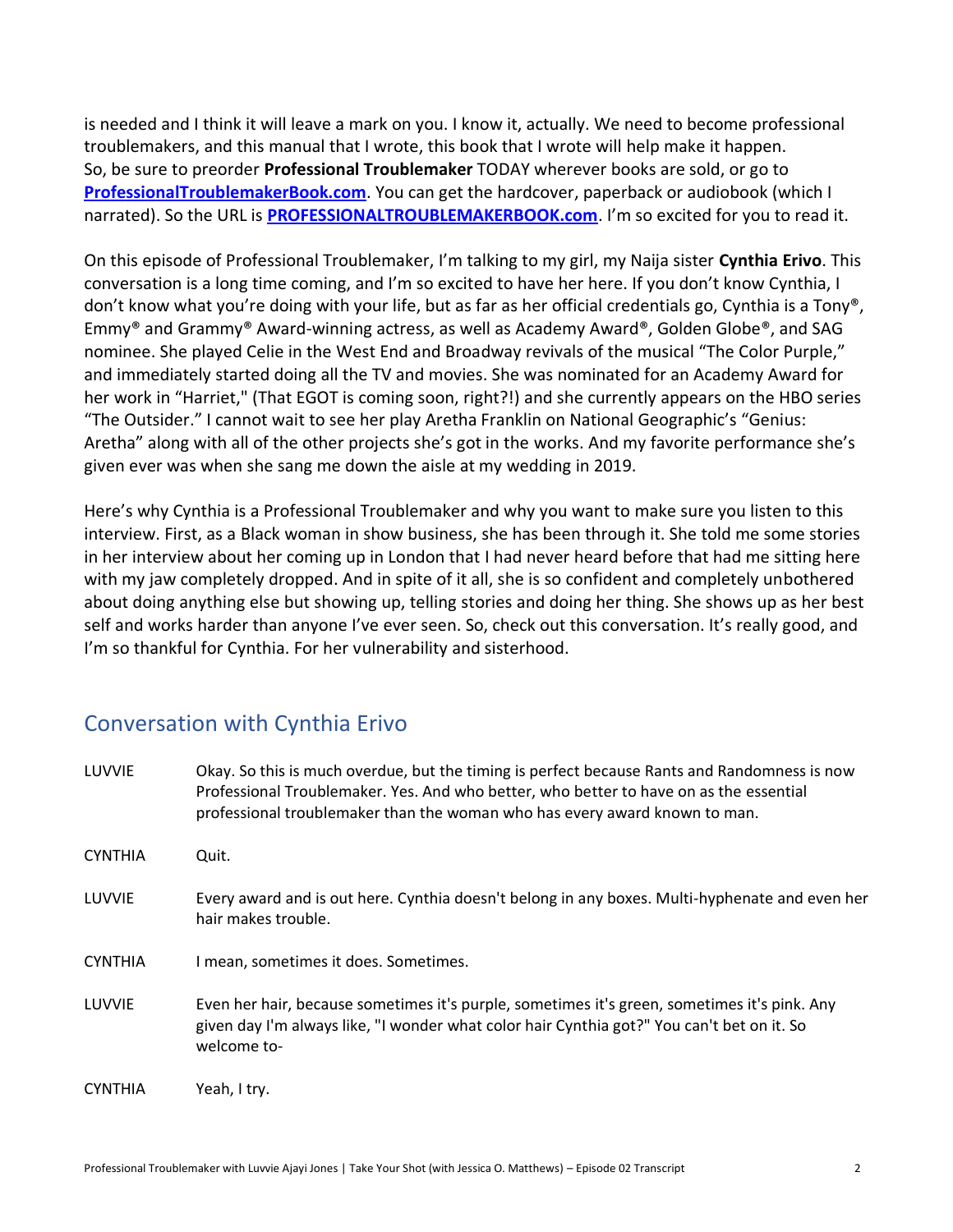| LUVVIE         | Professional Troublemaker.                                                                                                                                                                                                                                                                                                                                                                                                                                                                                                                                                                                                                                               |
|----------------|--------------------------------------------------------------------------------------------------------------------------------------------------------------------------------------------------------------------------------------------------------------------------------------------------------------------------------------------------------------------------------------------------------------------------------------------------------------------------------------------------------------------------------------------------------------------------------------------------------------------------------------------------------------------------|
| <b>CYNTHIA</b> | But thank you. Thank you very much.                                                                                                                                                                                                                                                                                                                                                                                                                                                                                                                                                                                                                                      |
| LUVVIE         | Oh my God. Think you're one of my main boos. Cynthia is one of my loves.                                                                                                                                                                                                                                                                                                                                                                                                                                                                                                                                                                                                 |
| <b>CYNTHIA</b> | I love you.                                                                                                                                                                                                                                                                                                                                                                                                                                                                                                                                                                                                                                                              |
| LUVVIE         | I love her so much. And I was like, "You could come on my podcast." And she said yes.                                                                                                                                                                                                                                                                                                                                                                                                                                                                                                                                                                                    |
| <b>CYNTHIA</b> | Of course. We've definitely taken our time to do this. It's taken a while.                                                                                                                                                                                                                                                                                                                                                                                                                                                                                                                                                                                               |
| LUVVIE         | Oh my gosh. So yeah, so excited to have you on.                                                                                                                                                                                                                                                                                                                                                                                                                                                                                                                                                                                                                          |
| <b>CYNTHIA</b> | Thank you for having me.                                                                                                                                                                                                                                                                                                                                                                                                                                                                                                                                                                                                                                                 |
| LUVVIE         | So my first question is, what did you want to be when you were growing up?                                                                                                                                                                                                                                                                                                                                                                                                                                                                                                                                                                                               |
| <b>CYNTHIA</b> | I wanted to be a singer and an actress. And then at some point I changed that to a spinal<br>surgeon and then I went back to being a singer and an actress.                                                                                                                                                                                                                                                                                                                                                                                                                                                                                                              |
| LUVVIE         | Okay. Now talk about that. How did you go from singer and actress to wants to be a spinal<br>surgeon?                                                                                                                                                                                                                                                                                                                                                                                                                                                                                                                                                                    |
| <b>CYNTHIA</b> | Well, I had this one year in high school, I call it a secondary school. Where I was obsessed with<br>biology and was really good at it. I'm one of those kids that could really have gone either way. I<br>could have done the biology of it all and the science of it all if I really buckled down. And when I<br>was truly, truly applied, I was passing with flying colors. And I was doing that anyway, but I was<br>really doing well. I realized that that was me, strangely enough, trying to fit in with everybody<br>else, because the people in my class they were all super intelligent, wanting to be lawyers or<br>nurses or doctors or vets or whichevers. |
| <b>CYNTHIA</b> | And I was like, "Well, I want to be a part of that." Because not many people wanted to be<br>performers. There was only really me. And I was like, "Well, I could do this, spinal surgery."                                                                                                                                                                                                                                                                                                                                                                                                                                                                              |
| LUVVIE         | So you were another failed doctor? Welcome to the club. The club is big.                                                                                                                                                                                                                                                                                                                                                                                                                                                                                                                                                                                                 |
| <b>CYNTHIA</b> | Thank you. Thank you so much.                                                                                                                                                                                                                                                                                                                                                                                                                                                                                                                                                                                                                                            |
| LUVVIE         | There's so many of us. We're like, "We could have actually done"                                                                                                                                                                                                                                                                                                                                                                                                                                                                                                                                                                                                         |
| <b>CYNTHIA</b> | We could have.                                                                                                                                                                                                                                                                                                                                                                                                                                                                                                                                                                                                                                                           |
| LUVVIE         | Actually let's be clear. I probably could not have. Let's actually, I was terrible in Science.                                                                                                                                                                                                                                                                                                                                                                                                                                                                                                                                                                           |
| <b>CYNTHIA</b> | Now come on. Wasn't it maths that you were terrible at?                                                                                                                                                                                                                                                                                                                                                                                                                                                                                                                                                                                                                  |
|                |                                                                                                                                                                                                                                                                                                                                                                                                                                                                                                                                                                                                                                                                          |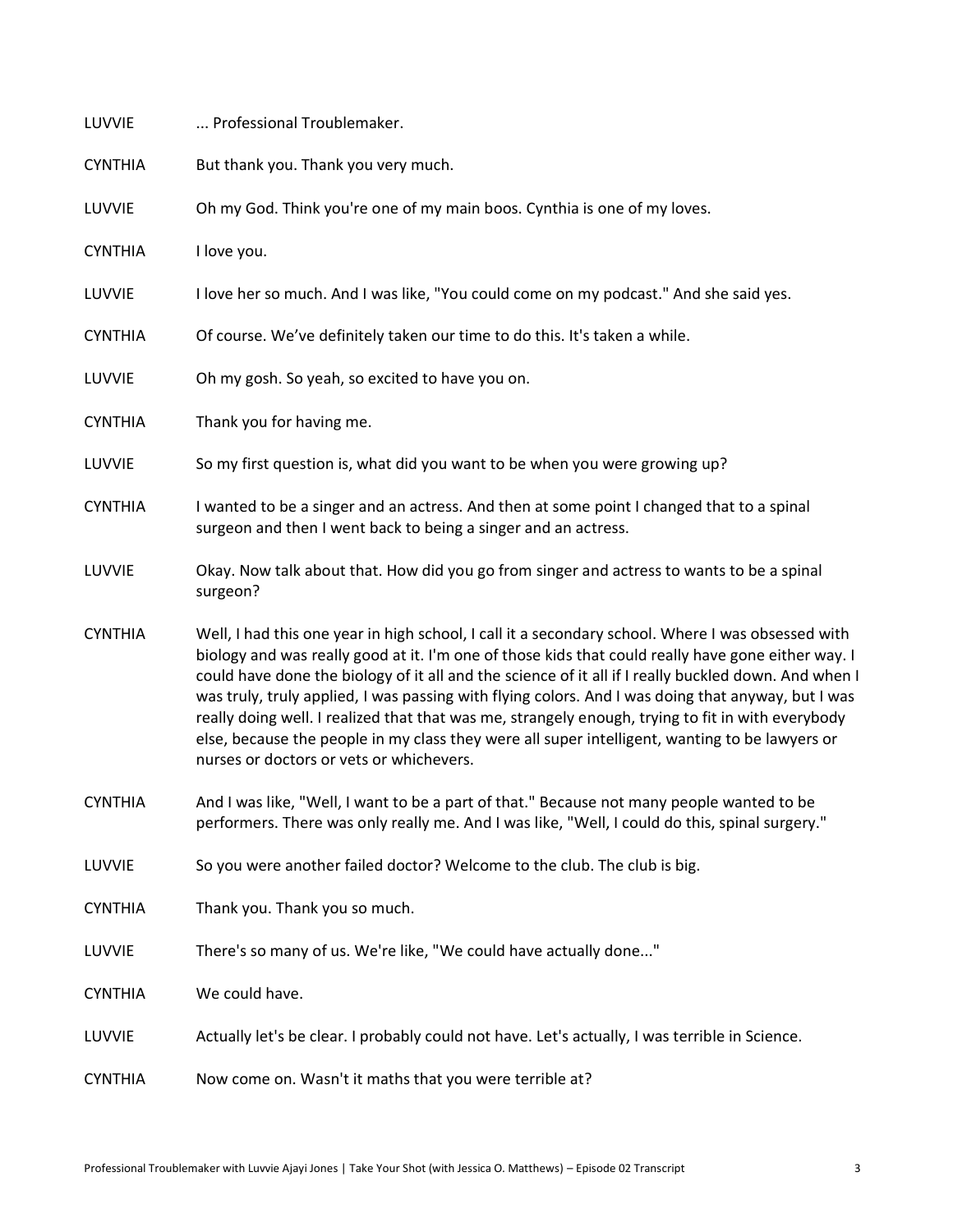| LUVVIE         | I mean, I was okay. I was probably better at math than I wasn't chemistry though. Chemistry was<br>a struggle for-                                                                                                                                                                                                                                                   |
|----------------|----------------------------------------------------------------------------------------------------------------------------------------------------------------------------------------------------------------------------------------------------------------------------------------------------------------------------------------------------------------------|
| <b>CYNTHIA</b> | But I think Chemistry was a struggle for most people. You really had to know what you were<br>doing. I liked Chemistry though. But biology was really my bag. I can't even remember the name<br>of this other science. What's the one with the P?                                                                                                                    |
| LUVVIE         | Physics.                                                                                                                                                                                                                                                                                                                                                             |
| <b>CYNTHIA</b> | Physics. The worst. I hated it. I actually loved maths. I actually loved maths.                                                                                                                                                                                                                                                                                      |
| LUVVIE         | Really?                                                                                                                                                                                                                                                                                                                                                              |
| <b>CYNTHIA</b> | Yeah. I was really good at it.                                                                                                                                                                                                                                                                                                                                       |
| LUVVIE         | I was only good at algebra. Trigonometry and calculus, count me out.                                                                                                                                                                                                                                                                                                 |
| <b>CYNTHIA</b> | But I don't think trigonometry is necessary for anybody. It's ridiculous.                                                                                                                                                                                                                                                                                            |
| LUVVIE         | Is algebra really necessary?                                                                                                                                                                                                                                                                                                                                         |
| <b>CYNTHIA</b> | Not really, but it's fun to do when you know what you're doing. Yeah.                                                                                                                                                                                                                                                                                                |
| LUVVIE         | It is fun. Solve for X. Yes. I can do that all day. And then the other one is mm-mm (negative).<br>Nope. So what was five-year-old Cynthia like?                                                                                                                                                                                                                     |
| <b>CYNTHIA</b> | Five-year-old Cynthia was bubbly, chatty, would sing everything, probably hummed when she<br>ate, nosy. Really nosy. I wanted to know about everything. I wanted to be in everyone's<br>business. I wanted to hear what everyone was talking about. I wanted to see what everyone was<br>doing. Yeah, that was her. I was fun. I'm not shy of shy or anything, ever. |
| LUVVIE         | Five-year-old Luvvie and five-year-old Cynthia would have been friends.                                                                                                                                                                                                                                                                                              |
| <b>CYNTHIA</b> | I think so too, honestly. Honestly, five-year-old Luvvie and five-year-old Cynthia probably would<br>have gotten into trouble a lot, but for nothing other than talking too much.                                                                                                                                                                                    |
| LUVVIE         | Facts, actual facts. And then being really smart so you couldn't really checkup.                                                                                                                                                                                                                                                                                     |
| <b>CYNTHIA</b> | Right? Like the two kids that are always talking and then when you have the conversation, they<br>do something that makes you laugh even though you're supposed to get them into trouble.                                                                                                                                                                            |
| LUVVIE         | [inaudible 00:05:16].                                                                                                                                                                                                                                                                                                                                                |
| <b>CYNTHIA</b> | You're supposed to yell at them and they do something silly and they're both really cute and<br>small, so you're kind of like-                                                                                                                                                                                                                                       |
| LUVVIE         | "Just fine."                                                                                                                                                                                                                                                                                                                                                         |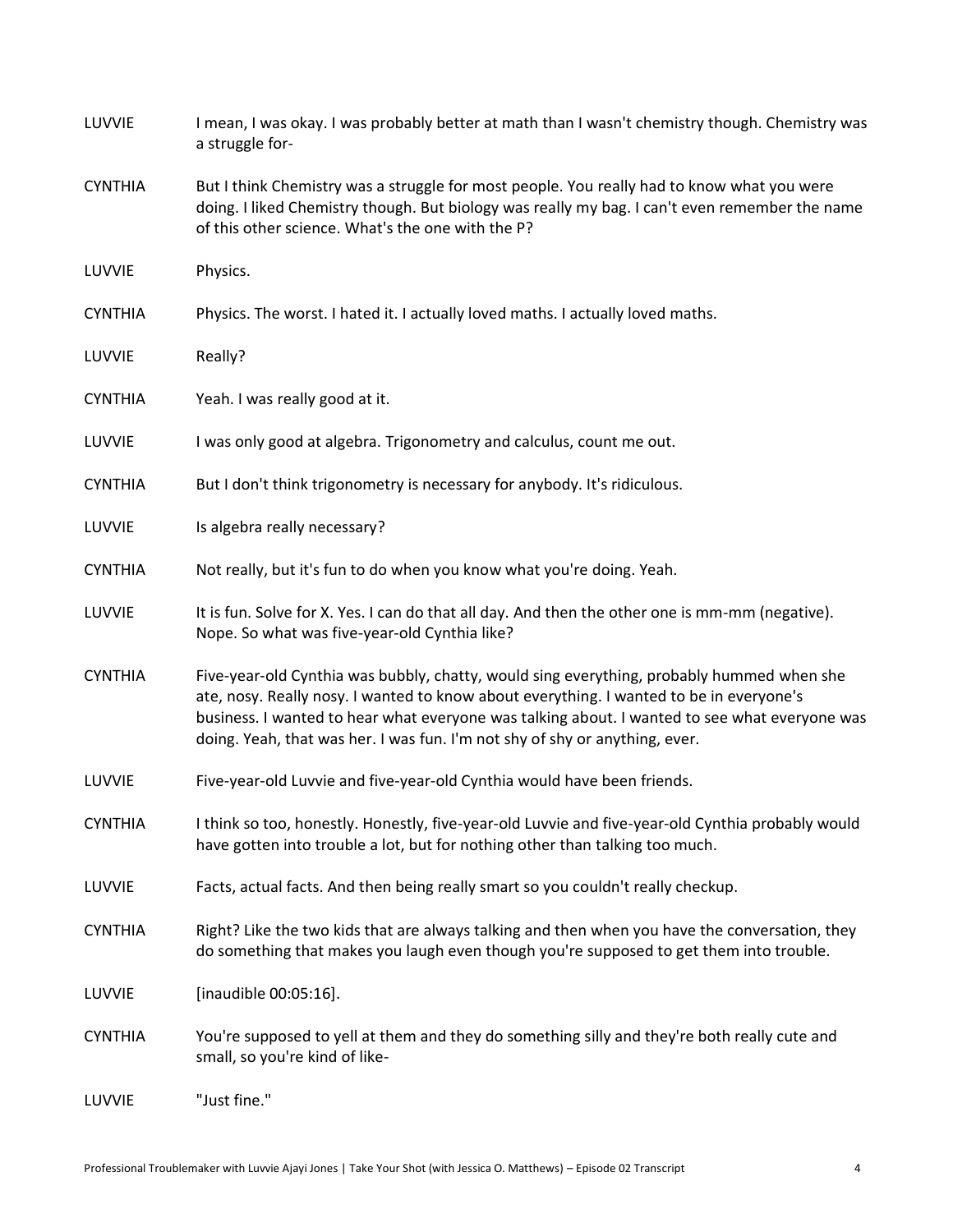| <b>CYNTHIA</b> | "Just go back to class. It's fine."                                                                                                                                                                                                                                                                                                                                                                                                                                                                                                           |
|----------------|-----------------------------------------------------------------------------------------------------------------------------------------------------------------------------------------------------------------------------------------------------------------------------------------------------------------------------------------------------------------------------------------------------------------------------------------------------------------------------------------------------------------------------------------------|
| LUVVIE         | That is exactly it.                                                                                                                                                                                                                                                                                                                                                                                                                                                                                                                           |
| <b>CYNTHIA</b> | Whatever.                                                                                                                                                                                                                                                                                                                                                                                                                                                                                                                                     |
| LUVVIE         | So where did you grow up?                                                                                                                                                                                                                                                                                                                                                                                                                                                                                                                     |
| <b>CYNTHIA</b> | Well, so I went to a school in South West London, and that's where I grew up. And then we<br>moved when I was about 15 to East London. That's where I was until I was about 24 or 25. Yeah.                                                                                                                                                                                                                                                                                                                                                   |
| LUVVIE         | So then in high school you went back to the performing arts of at all?                                                                                                                                                                                                                                                                                                                                                                                                                                                                        |
| <b>CYNTHIA</b> | Yes I did.                                                                                                                                                                                                                                                                                                                                                                                                                                                                                                                                    |
| LUVVIE         | You have a Nigerian mama?                                                                                                                                                                                                                                                                                                                                                                                                                                                                                                                     |
| <b>CYNTHIA</b> | I do. I do.                                                                                                                                                                                                                                                                                                                                                                                                                                                                                                                                   |
| LUVVIE         | How did she handle it? Was she cool? Was she supportive? Or was she like, "I want you to be a<br>doctor."                                                                                                                                                                                                                                                                                                                                                                                                                                     |
| <b>CYNTHIA</b> | She was really supportive because she's a bit of a rebel herself. So she came over to London<br>when she was about, I'm going to say 24. She came to London on her own. She came with one<br>of her sisters, but they basically, her sister wanted to go do her thing and she went and did her<br>thing as well. And she was sent here to do one thing and did something totally different because<br>she wanted to. She was like, "I don't want to do this thing that is being asked of me. I know what<br>I want to do. I want to do this." |
|                | And, I think, that because she was sent here to do something else that wasn't her passion, I<br>don't think she ever wanted to inflict on me the same thing. So she just wanted me to do what I<br>wanted to do, but do it really well.                                                                                                                                                                                                                                                                                                       |
| LUVVIE         | And that's a privilege. That is a privilege that a lot of immigrant kids did not have-                                                                                                                                                                                                                                                                                                                                                                                                                                                        |
| <b>CYNTHIA</b> | Did not have. And I'm very aware of that.                                                                                                                                                                                                                                                                                                                                                                                                                                                                                                     |
| LUVVIE         | Parents were like, "Be a doctor." Come on, Edith Erivo!                                                                                                                                                                                                                                                                                                                                                                                                                                                                                       |
| <b>CYNTHIA</b> | She did good. She did really good, because there was a moment when I was about like 18, 19<br>when I had just stopped for a little bit. I wasn't seeing really. And before I would do different<br>talent shows and go to different spaces. I just needed to take a break and she noticed. And she<br>was like, "I just want to make sure you're still singing." And just in passing. I think I was walking<br>to the kitchen or something. And she was saying, "I was just making sure that you're still<br>singing."                        |
| LUVVIE         | Wow. Oh my God.                                                                                                                                                                                                                                                                                                                                                                                                                                                                                                                               |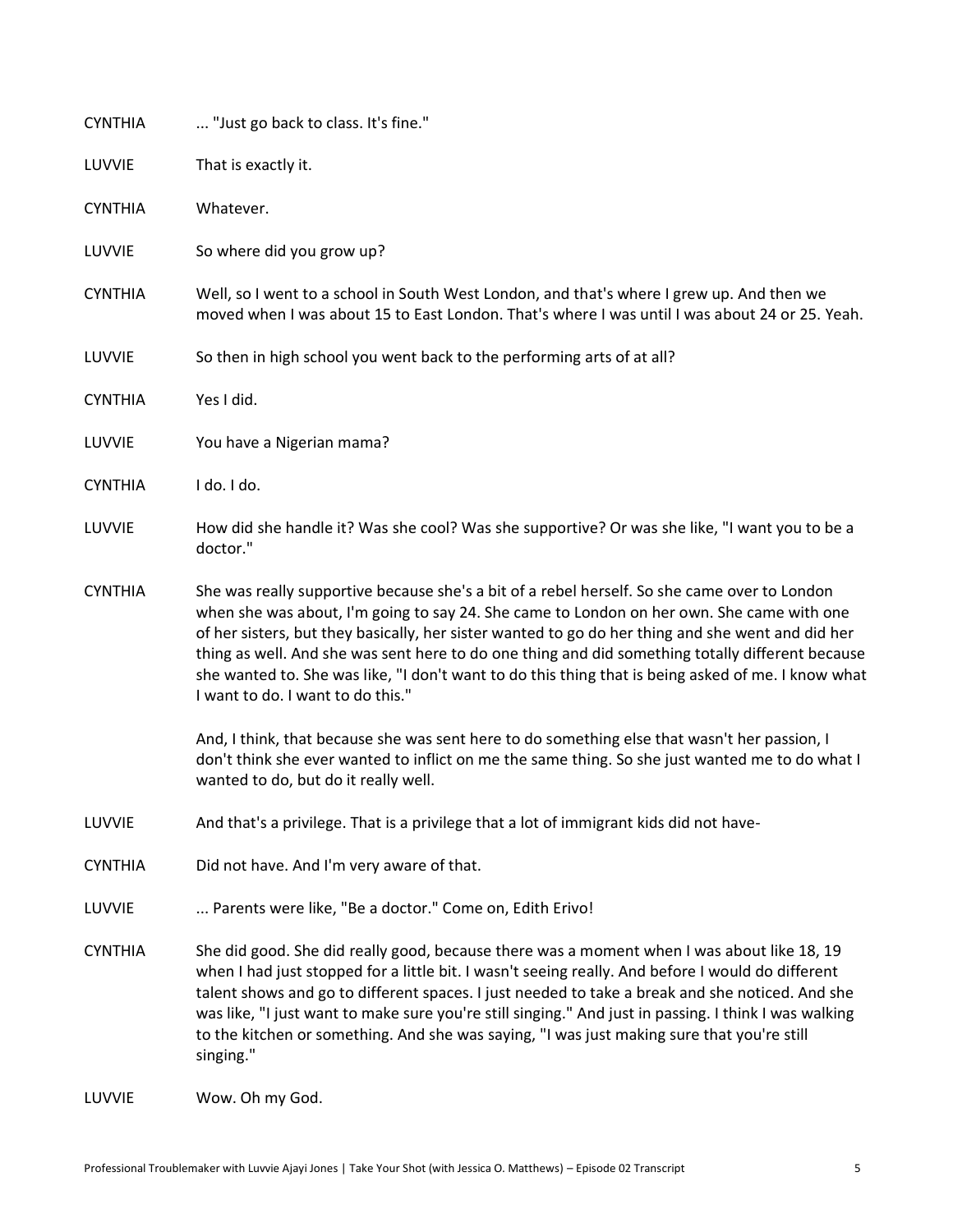| <b>CYNTHIA</b> | And I was like, "Damn it, yes I'm [inaudible 00:07:39]." |
|----------------|----------------------------------------------------------|
|----------------|----------------------------------------------------------|

LUVVIE She convicted you in that moment.

CYNTHIA Yeah. Yes.

- LUVVIE This voice that you have, first of all. [inaudible 00:07:47] This voice that you have. I was having a conversation with somebody and I was like, "I really deeply believe that God does give us gifts that nobody else has." Because you can practice until your face is blue and still not have this voice. Ain't no world in which I can be like, "Dedication will give me Cynthia Erivo's voice." Ain't no world. I need people to understand. Ain't no discipline or motivation going to actually give you a voice that sounds like Jesus cried on your freaking vocal chords. Okay.
- CYNTHIA Not Jesus cried on your vocal chords. That is hilarious.
- LUVVIE So I think I've seen a clip of you when you were like seven singing.
- CYNTHIA Something like that. Probably.
- LUVVIE So when did you actually first start singing?
- CYNTHIA My mom thinks I started singing when I was about 18 months old, so like a baby. She writes in my book, Cynthia started singing when she was such and such, and she hums she eats. So that humming thing happened a long time ago. It started when I was young. I don't remember that. I only remember my first time singing out loud in front of people when I was about five. And I did Silent Night. [crosstalk 00:09:09] It might not have been. I don't think it was. What was the one when I was seven?
- LUVVIE I saw something of you when you were young and I was like, "That's nuts." I can't remember.
- CYNTHIA What did I look like? What was I wearing?
- LUVVIE I don't remember this. I don't remember this, but-
- CYNTHIA Because that is the only way I can tell you. If you can remember what I was wearing I could tell you exactly where I was.
- LUVVIE So at five though, where was that?
- CYNTHIA Five. It's primary school when I was a shepherd and they had asked me to sing Silent Night. I don't know why.
- LUVVIE And then when you were seven?
- CYNTHIA When I was seven, I can't remember what that was. I feel like it was a talent show or something or-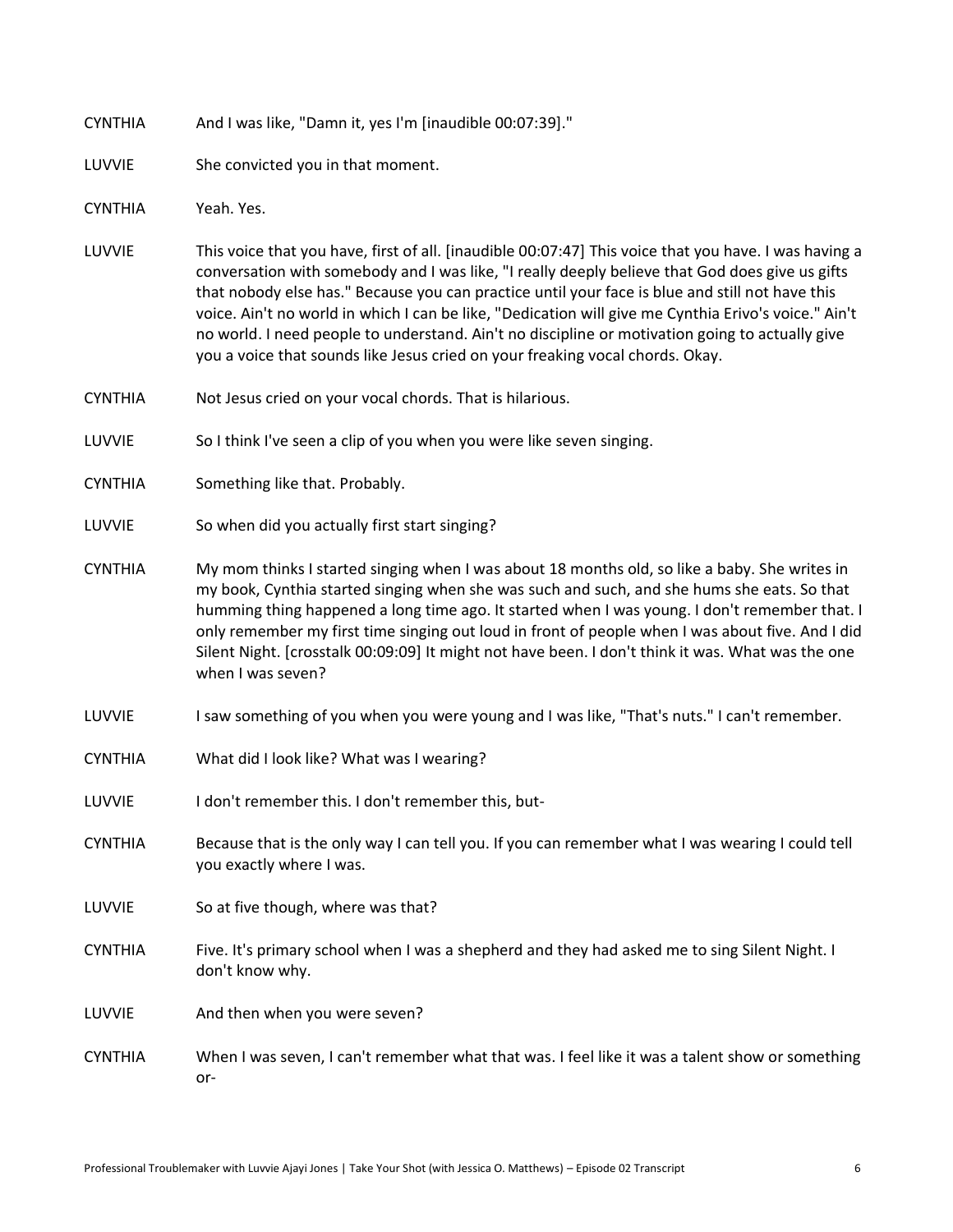LUVVIE Am I making this up. I feel like I've seen something.

- CYNTHIA I think what you're seeing, I might have been older and I put myself into like a stage school type thing. So I could do musicals and sing with people. And that might've been one of the videos that you saw. Because there's a video of me when I'm really young like that, I'm like 15 or something.
- LUVVIE Okay. Maybe that's what I saw. So you knew you had this gift, you knew you had this voice and your mom was encouraging you. The power of the professional troublemakers on our lives who tell us, "You don't have to do what everybody else is doing. You don't have to be the doctor." She gave you permission to-
- CYNTHIA Straight up.
- LUVVIE ... to be this person. So when you graduate from high school, what did you do?
- CYNTHIA I start, for some reason, don't know why. Because I didn't have the information that I needed to go on this path of performance. So I go to university to start studying the psychology of music or something like that. Music psychology. Music psychology. And essentially that is the way in which music affects the mind or affects the psychology of a person. So like a minor song, why does that make us feel sad? Or a major song, why does that make us feel happy? And then how that affects our social standing. What music does to us in social surroundings and almost like hierarchies.

And I was like, "This is great." But for me it was simple because I was also like doing backing vocals at the same time and singing. I was doing nightclubs at the same time. Singing behind people during the night and then at university in the daytime. So I'm watching the results of what music does to people. It's like, "Well, that's my job." And so writing these papers was like, "Okay, this is what happens when blah, blah, blah. And when you sing a minor note there's something that happens with the mind. [inaudible 00:12:03] put together and causes tears. And we attach the minor note to the sadness."

We know that's the stuff I was writing because I understood it. But I wasn't needing to think that much about it. I wasn't really needing to apply myself and I wasn't stimulated. So I knew something wasn't right. Year and a half goes in. I'm passing, it's fine. But I'm bored, very bored. It's not connecting enough. It just doesn't feel right. So I leave. There's a young actress company course at a theater called Stratford Theater Royal in East London. I go and do that. I sign up for it. And when I sign up for it and get ready to start, the day I start the tutor comes in, who's going to be taking the class for us. And I'm standing in the ticket office getting ready.

I don't know why I'm there. I'm probably talking to some of the ladies because I know them. It's like my local theater and I go there all the time, used to work there and all sorts. So the tutor comes in and it happens to be this woman called Ray McCann. Ray took me through a acting course when I was at 15. So I'm 20 years old now. This is a five years later. When I was 15 I did young actress course like a youth company that would take the main production from the main theater house at the Young Vic, and then create a youth production version of that production.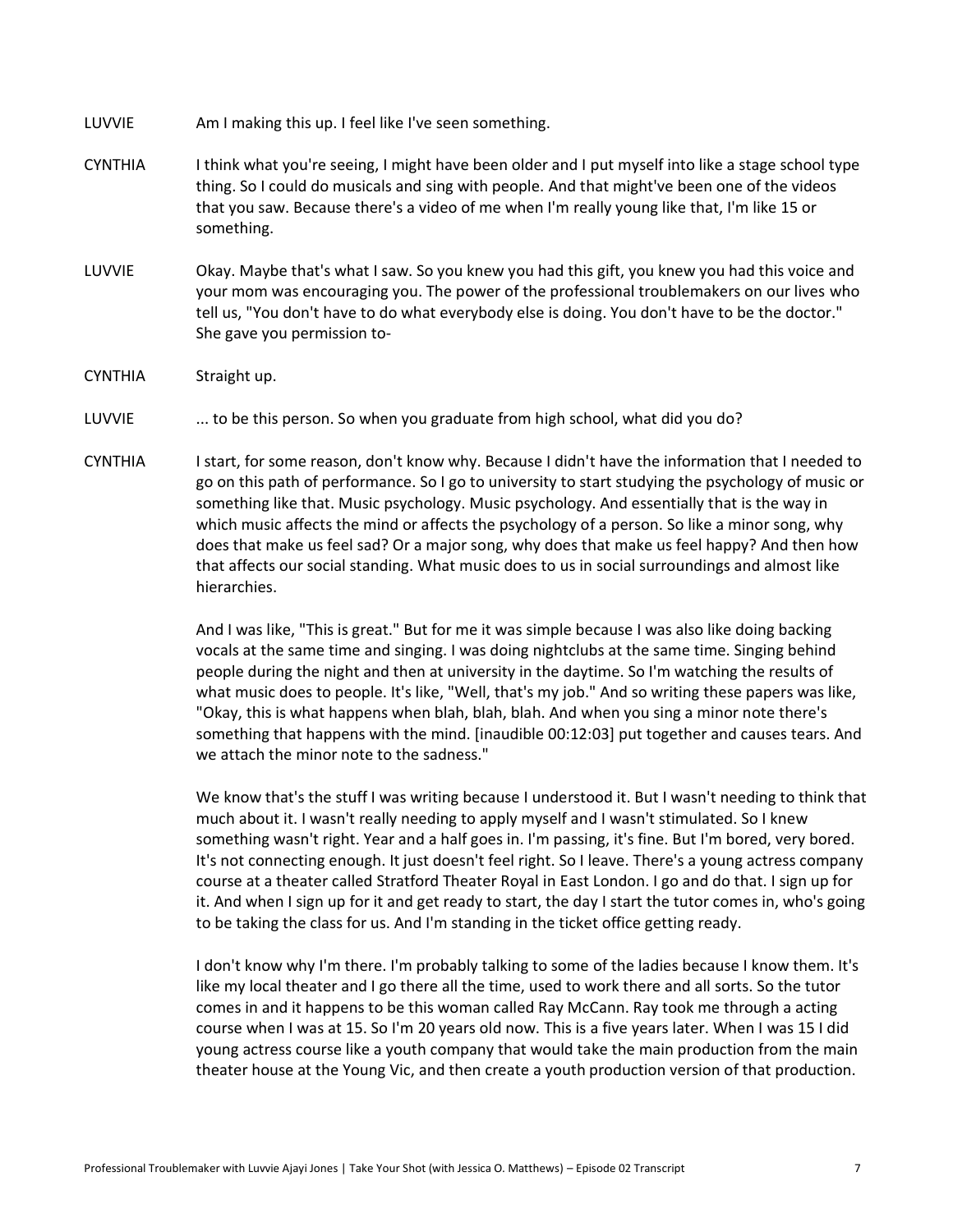The production then was of Romeo and Juliet and I played Juliet in the youth production. Ray was the director of this youth production. Hadn't seen her for ages. Hadn't seen her at all for ages. That show finishes. It's really great. I have a great time and I don't see her again. Five years later, I bumped into her in the [inaudible 00:14:04] the ticket office of this theater where I'm doing this young actors company and she happens to be teaching it. She says to me, "Are you going to train?" I say, "What does that mean? What do you mean train?" She says, "Will you go to drama school?" I said, "I don't know how. What is drama school?"

And she goes, "Well, drama school is where you go to train if you want to be an actor. You should go to drama school." And I was like, "I don't know how that works so I don't think it's possible." She goes, "I think you should go to RADA." RADA is the Royal Academy of Dramatic Arts. And I was like, "No. First of all, it has Royal Academy in it. That means I'm not going to get in." So-

LUVVIE Because a Black girl in London.

- CYNTHIA And East London is not going to get into the Royal Academy of Dramatic Arts. It's just not going to happen. That's like the automatic thing that I thought. That's a nonsense idea. I'm not going to do it. She said, "Well, if you don't apply then you can't come to this course." I was like, "What do you mean?" She said, "If you don't apply to this school, if you don't come to my office this afternoon and apply to this school, you will not come into this course." "Okay. Fine, fine." Not even thinking about it. Because I just want to do the course and I was annoyed. Highly annoyed. I was like, "Okay, fine. I'll apply." And to like spite her I didn't apply to anywhere else.
- LUVVIE You just applied to RADA.
- CYNTHIA I just applied to RADA. I auditioned for RADA the first of it's four rounds. First round goes well, I get to the second round. Second round, they asked me if I would apply to any other drama school if I didn't get into this one. And I went to say yes to give a PC answer. "Yes I would." Because I love drama. I love acting. The word yes was there but what came out of my mouth was no. I remember this. I remember it. I remember going... They also, "You know if this doesn't work out, would you apply to any other drama schools? And would you try again for something else?" And I went, "No. I wouldn't. I don't really want to go anywhere else. So."
- LUVVIE Wow.
- CYNTHIA Silence and then laughter. Because I think it was probably one of the most honest moments they'd had that day because I was not pretending. And I had already made a decision that the only thing that I was going to be, was I was doing this with myself because I was determined that I was not going to get in. So it didn't matter if I was just me.

LUVVIE Right. You were just like, "I'm just going to show up because I was going to lose."

CYNTHIA Yeah. I didn't dress up. I remember I had tracksuit bottoms on, I had an easy top and I remember I had a headscarf on the top of my head. I was that. That's how I turned up to this thing. And they were like, "Oh great. She's here." In their eyes, wonderful, she's here to work.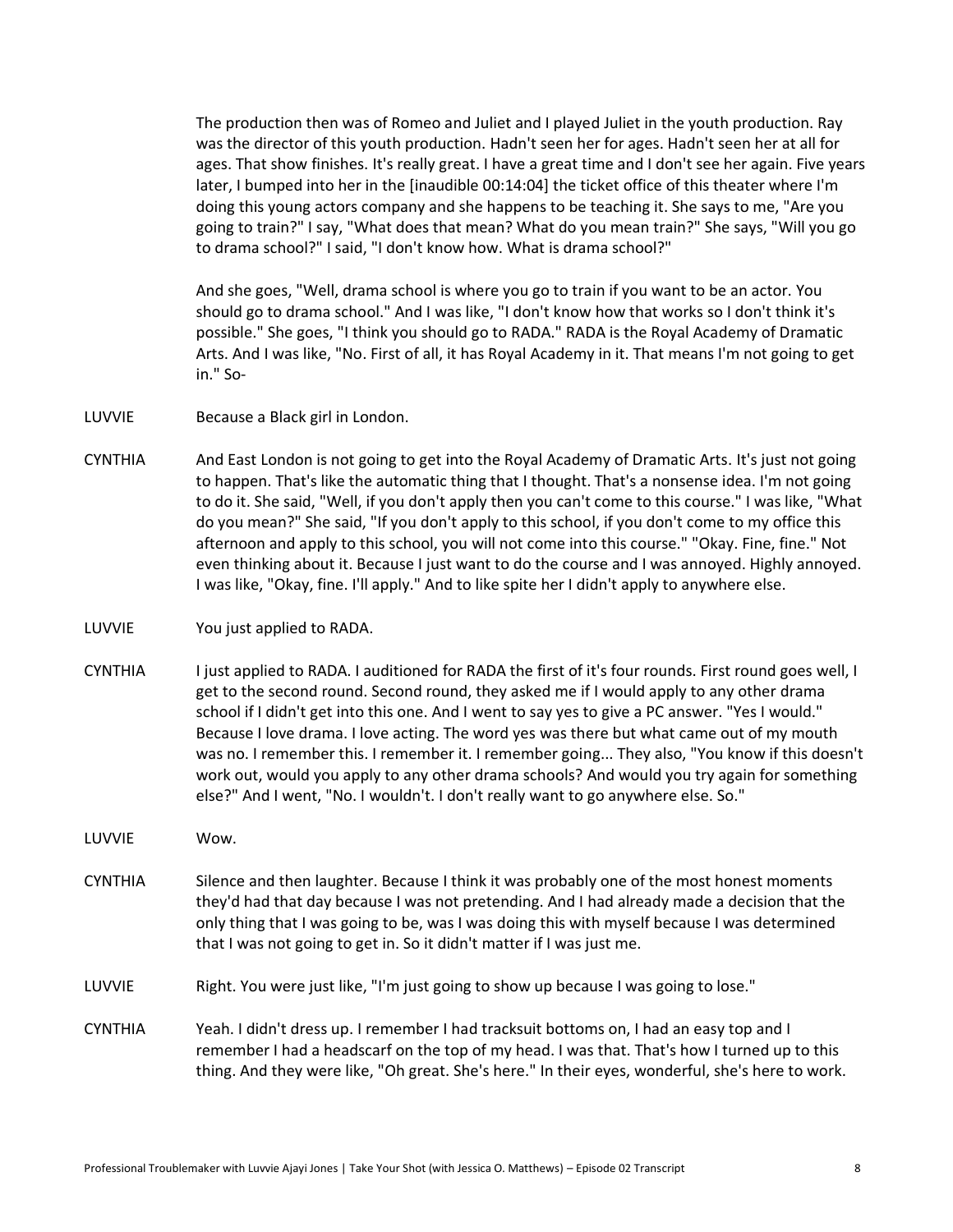LUVVIE Wow.

CYNTHIA So all these things I thought were counting against me were actually like, "Tick. Great. She here to work. Tick. Great. She's honest. Tick. Great. She's good to work with people." That's what was happening. So audition two goes really well. They put me in audition three. Audition three is working with everybody and working through speeches that goes really well. Auditioned four you work for the day. And then your last thing of that day is to say whatever speech you've rehearsed or learned in front of the faculty and everyone who might be in your year that year.

> Yeah. So you've got like 30 other kids or something like that looking at you whilst there's the whole staff looking at you, reading your speech or saying your speech. So it comes to this speech and there's another woman who's doing the same speech as me. She gets it before me. She starts speaking these speech and she goes blank. No lines. She goes blank. And pauses for a second. And I feed her the line.

- LUVVIE Wow.
- CYNTHIA Well. We do the same speech. And the thing is my brain doesn't go, "Oh no. She'll fail then I can do the speech. Now that's great." My brain goes, "Give her the line, you know the line." So the line comes out before I can even think about it. It's an automatic like, "Here's the line, here's the line, here's the line. And she got back on and then she continued the speech. It was just sort of like a natural sort of like-
- LUVVIE Let me help you out.
- CYNTHIA ... "Let me help her out." And we both ended up in the year.
- LUVVIE Oh my God. So when you got the acceptance to RADA...
- CYNTHIA They called me. They called me. I remember it was Saturday morning. I had sort of just gotten up and gotten ready. I remember my curtain was still closed. I remember the day was sunny. I was upstairs in my bedroom and the artistic director of the school called me and said to me, "Hey, I'm just calling you to let you know you did really well at these auditions and I'm wondering if you would like to be a part of this year's intake of the Royal Academy of Dramatic Arts?"

And I asked him if he was serious. "Are you serious?" He said, "Yes." I was like, "No, but really, is this for real? Like for real this is real?" He said, "Yes." I said, "Yes. Okay. Yes." That's how I found it. And then the acceptance letter came and it was wild because I really didn't think I was going to get in at all. And that sort of begins the story, really. And here's the thing, by no means was this school perfect. But it really was the beginning of me understanding that when I'm myself, that's when I'm at best. And the times when I doubt whether I know I could do something I'm always proved wrong.

LUVVIE I recently posted about this prayer that I do about let my helpers find me. And how it is my anchor prayer for moments where I'm about to go into something that feels really strange. And what I'm seeing, what I'm hearing is you keep finding helpers who were like, this woman said,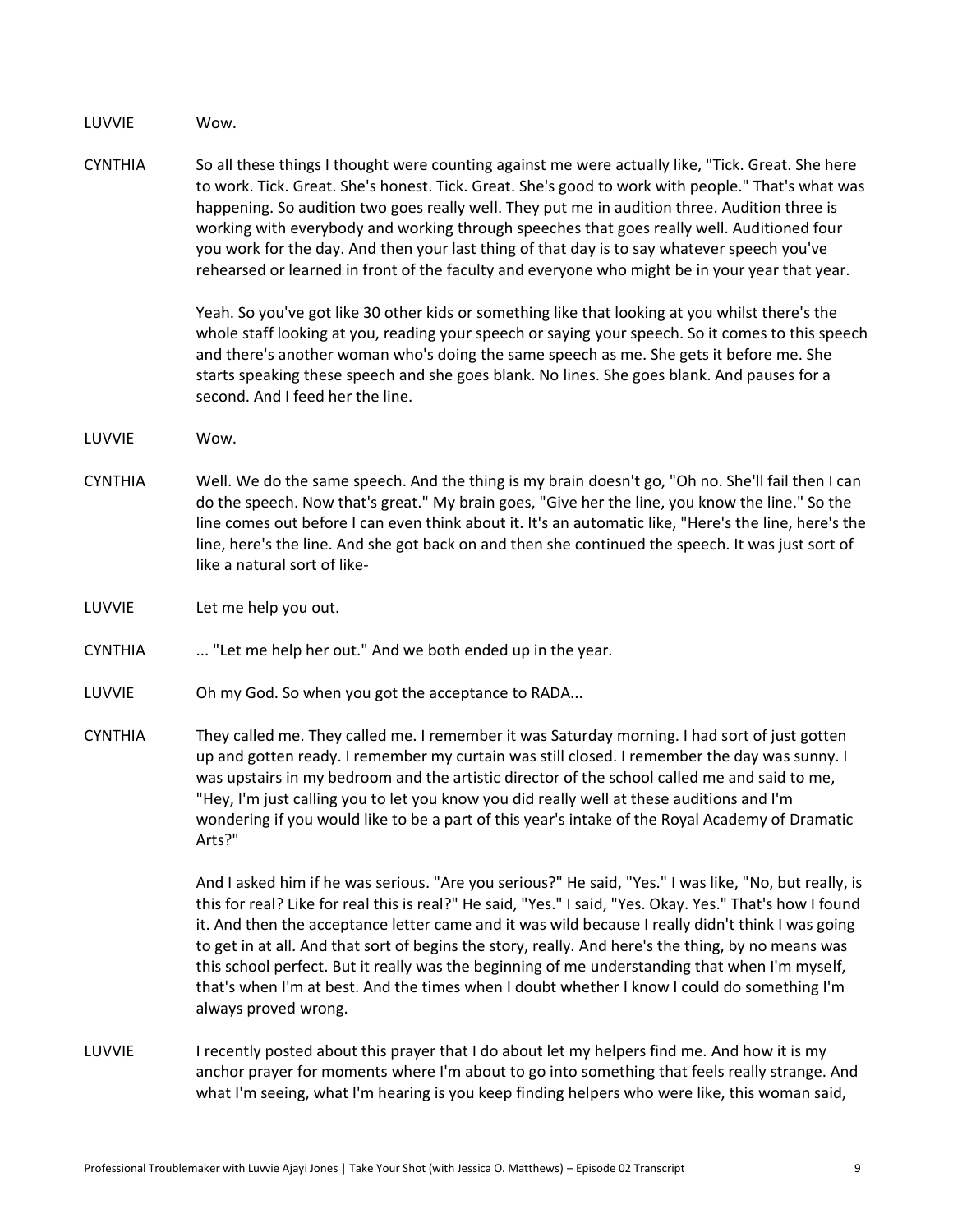"You're not going to take this class unless you apply to the school." And that is what forced you to apply to the school that you didn't think you could even get into. And then ended up showing up with the attitude and get in.

CYNTHIA What I say it was I went in with like. I remember I sat in and there was this wonderful woman who I think is still working and her name is Joan Oliver. She has the biggest smile and these really cool glasses. And I remember she just was so Northern Black woman, who I think was just like, "This girl. I know this girl." And I think she was at the table doing the interviews with me with like two other people. And I think she was like, "I recognize this girl. I recognize this girl and I think I get her."

> And I, all through my, it's a three year course, and all through those three years we would talk to each other. And I think I still have her number. And we would text from time to time. I think she was my caretaker at this time. She was my helper.

- LUVVIE She guided you through the whole?
- CYNTHIA She did. Yeah. She was [inaudible 00:21:42].
- LUVVIE I assume that RADA does that have a lot of Black folk in it?
- CYNTHIA I was one of four in my year.
- LUVVIE So a lot of people who think about just arts and being Black in the arts are thinking of the US lens. And I think people have a lot of misconceptions or actually no idea what it's like in the UK. How did that unfold for you as one of four in a class of what? 30?
- CYNTHIA Yeah. In a class of 34. I was one of four Black people.
- LUVVIE Shit. How was that?
- CYNTHIA Odd. Very odd. A lot of microaggressions, a lot of misunderstandings, a lot of assumptions that I was aggressive. A lot of assumptions that I had issues with other people. A lot of assumptions that I didn't need the help that everybody else needed and I was efficient and strong on my own. A lot of assumptions that the characters I would play were "strong Black women." And it took a lot to like [inaudible 00:22:56] against it. And actually I'm only now coming to like the understanding of some of the racist things that were happening, to be honest. Silly things like when I first got there just before I started going, I landed a job as backing vocalist for a really big band here in the UK.

And that gig would have paid for my entire time there. So I asked if I could do it. They said, "No, you can't do it." When I got there, I realized that they had let a white boy go and do a play for two weeks. Basically the length of time he was doing the play was the length of time I would have done my gig. My gig would have paid for me to be at RADA. His play was just like a frivolous thing that I don't know whether they paid him or not. But it was a thing that he wanted to do. And I guess his play was worth more than my gig. And he was an Etonian boy who didn't really need the help, to be honest.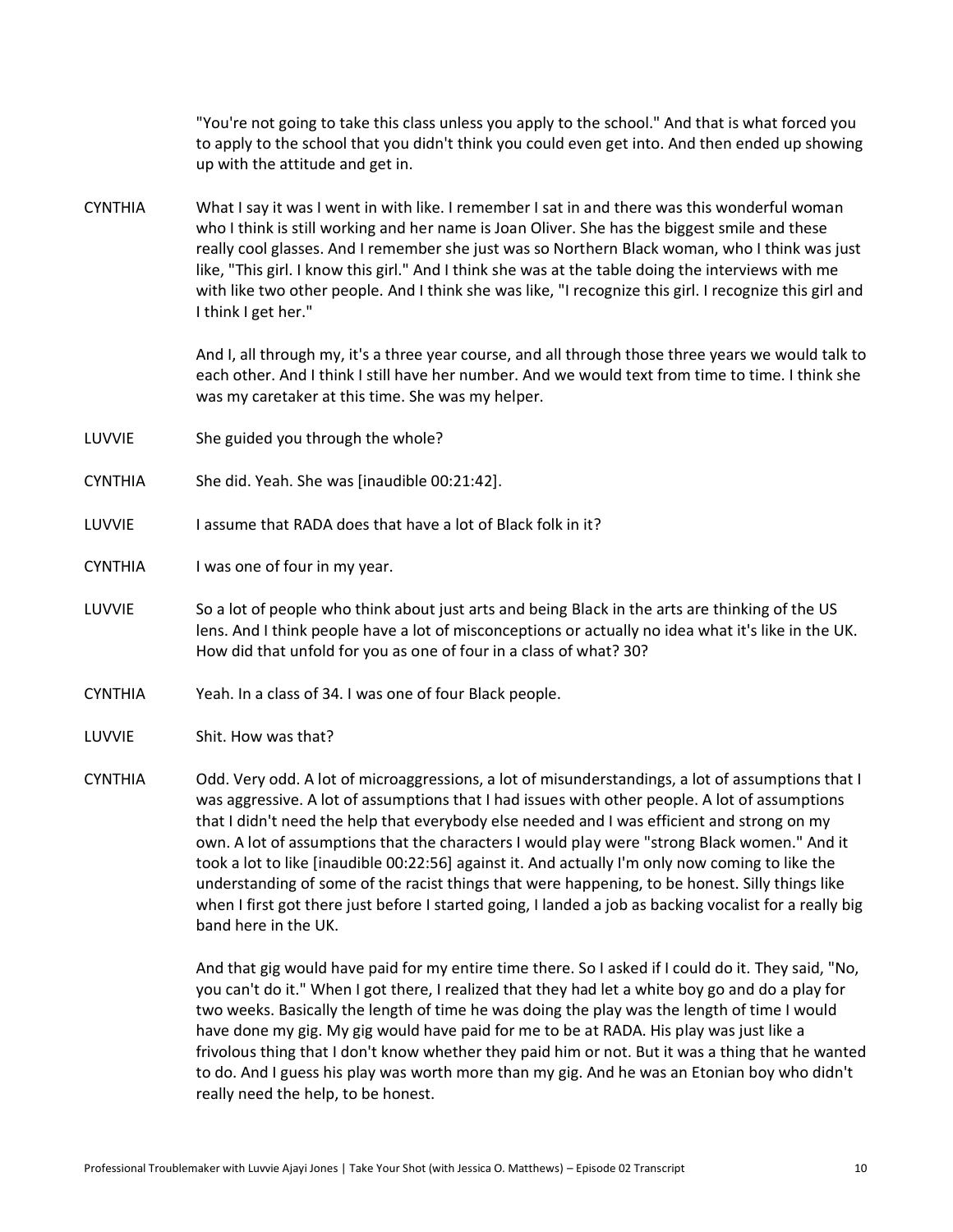- LUVVIE And you with the single mother who was like, "I need to get every dollar I can get."
- CYNTHIA Yeah. And then I realized they started punishing me for it. They punished me for it.

LUVVIE How?

CYNTHIA I didn't realize until the very end when I left that they had punished me for it. End of the first year, you sort of like do presentations and obviously they cast things and they kept giving me like the smallest, smallest roles in these things. When I came to the end of my time there, because I'm a big mouth, I went to the artist director and I asked him what their plan was with me. Because it felt like at every turn they were failing. Like, "What were you planning to do with me?" I left slightly early because I had landed my agent and I had a show to go to.

> And so I had done everything that was necessary in that year. And the next thing that they were doing was like a showing for people to get agents. I didn't need to do it. I already had mine and I already had a play to go and do. So I asked him what on earth was going on and what they wanted me to do. Because when we went into the third year and we were doing all of these shows there was a musical. The assumption is, well, there's a couple of kids. And our year was particularly musical, but there's one girl here that really does these musicals. And that's what it is. They gave me the smallest role again in this musical. Gave these other girls I need not describe to you what they look like, the main roles, all of whom got ill-

- LUVVIE All of them got... Look at that spirit.
- CYNTHIA ... They got ill. And then they asked me, instead of taking them out and just asking me to play these roles, they asked me... And I was foolish for doing it in the end, because now obviously your hindsight's 2020, you look back and you think, why the hell did I do that? And why did I feel strong enough to go? Absolutely not do it yourself. Asked me to sing for them. I would sing because they both lost their voice, I sung, they lip-sync.
- LUVVIE Wait. So they were onstage.
- CYNTHIA Lip-syncing to my voice for this musical. So I remember at the end of this, I asked assistant director what they planned for me. He said, "Well, in that first year there was an issue with you wanting to go off and do the backing vocals for the group. And we just didn't think that you were a hundred percent committed to doing this. So we didn't feel like you were ready to do any large roles. So we've given you the small roles." Not realizing that, that gig I wanted to do it because it would have paid for everything. So I didn't have to worry about. I ended up working through the whole entire time. I was working the entire time.

But when you're working the entire time and you're doing basically a... It's like your day starts at like 8:00 doesn't finish till like 6:00 sometimes 7:00. And when you're doing shows, sometimes it ends at 9:00. So you're doing like round the clock. So it means that you're five days a week doing that. Sometimes you're working on the Saturdays because you have to come in and then I worked on a Sunday. And then there are days when I would finish working at RADA. I finished doing RADA and then go and do a gig at night. That's what I was doing. But had I have just done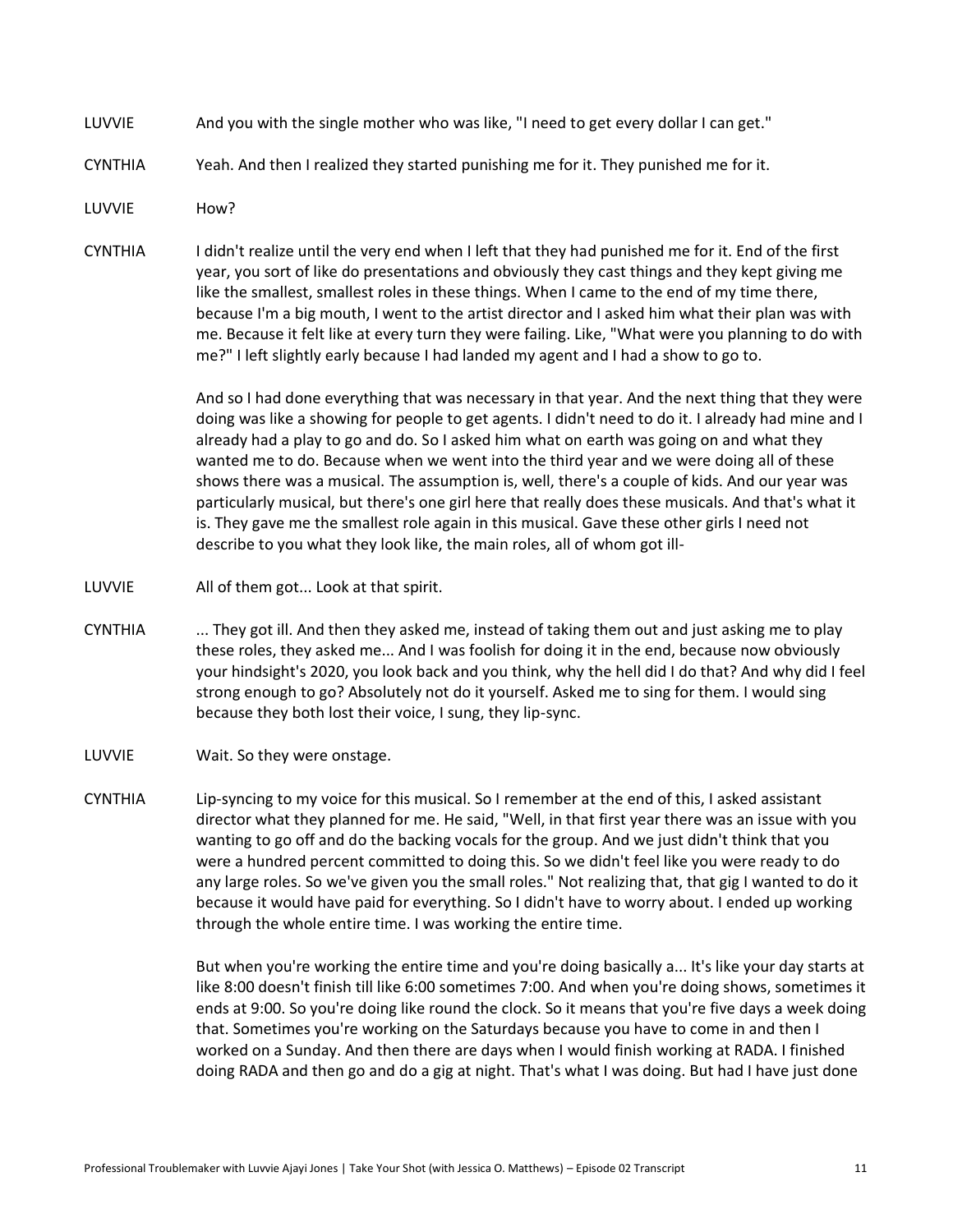that, I would've been like, I might do a Sunday job just for spending money. But [crosstalk 00:27:56] pay for it.

- LUVVIE And then they punish you for the shit?
- CYNTHIA And they punished me for it. They took it out on me as a student.
- LUVVIE I'm blown. I'm not shocked. I'm just blown because hearing these experiences is so deeply infuriating. It's like, "What the hell?" So you left RADA. You finished RADA. What happened next?
- CYNTHIA I finished RADA, left RADA, went to do this little tiny play in Brighton, which is like 20 minutes outside of London. Like a little seaside town. Brighton is one of my favorite places in the world. It's like so simple. It's just this little seaside town with like piers and candy floss and all of that stuff. But it's just lovely. And I remember loving this play. And it felt like that play led to like an English touring theater thing where I was playing Constance but it's like D'Artagnan and the Three Musketeers and Constance.

And I was playing that woman. And that was an interesting play because again, surrounded by all the white guys and again, lots of microaggression and lots of terrible things said, one guy who was playing D'Artagnan, and so we did a lot of work together onstage. I remember we did a sword fight. One of the rules of sword fighting is that your partner should always know what is going to happen. You practice it, you practice it in the speed you're going to do it and the speed should not change when you're on stage. It's just like a trust thing. Right?

One day he just decides that he feels like going faster. Doesn't tell me, I realize maybe by the second hit that he's moving at warp speed. So I'm petrified onstage doing this. And I was like, "Dude." At the end of it I was like, "What the heck happened? And why won't you tell me that you're going to do that, that fast?" "I just felt like you could take it."

- LUVVIE What?
- CYNTHIA [crosstalk 00:30:00] scared. Yeah. I remember well just before an entrance on stage the two of us, he said, "So why do you talk the way you talk?" I said, "What do you mean?" Well, I mean like, "Is that because you went to RADA?" Meaning, meaning I sound too well-spoken for a Black girl.
- LUVVIE Right.
- CYNTHIA And the only way I could sound like I sound, is because I've gone to RADA.
- LUVVIE Because you were trained in RADA.
- CYNTHIA Because I was trained at RADA, not realizing that I had aunties who would be like, "Don't you ever leave off the t at the end of a word can't. And don't you ever say the word ain't." Which is why whenever I say that word it doesn't sound right on me. He doesn't realize that's it had nothing to do with RADA. Like when I was at RADA, you had these like RPE lessons or accent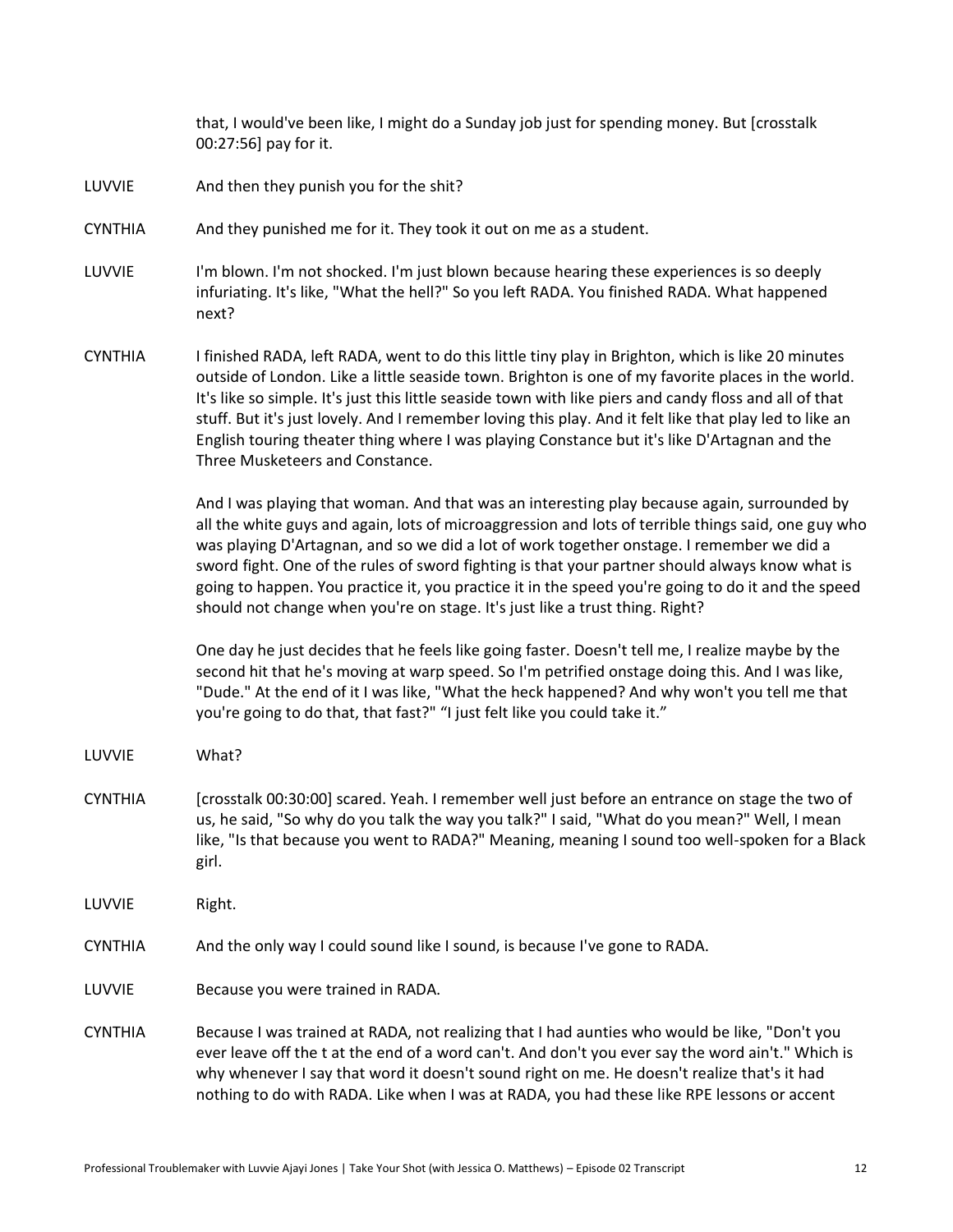lessons and I didn't have to do RPE. I didn't really have to do that because the way I naturally spoke just was sort of like that. That's just what it was.

I mean, it was just a weird thing. It was a weird thing. He had a perceived notion about what Black people sounded like, looked like, were like. And assumed that I was that until I was like, "Why'd you keep imagining me like that?" He would pretend to be a rapper when he spoke to me.

- LUVVIE Oh God. God, Chad. Jesus. And how long did you have to work with him?
- CYNTHIA It was a good few months. It was a good three or four months. Because we toured the show. Yeah.
- LUVVIE Jesus. So in all of this, you're just trying to do your good job, face your front.
- CYNTHIA I'm just trying to do my job, face my front, mind my business, do my job. That's what I'm trying to do.
- LUVVIE And you have to do with all the white boys, because, what the hell?
- CYNTHIA And also it's like you're dealing with it because not a lot of the jobs that come out and maybe it may be changing now, but not a lot of the jobs while I was coming up, had space for Black girls. They just didn't. You'd have the smaller roles. Like you'd be the best friend or you'd be like the small role in that. It was really interesting. You're watching TV and you're basically watching the same period drama over and over again. And I can't see me in it. Basically, anywhere before the seventies or sixties, we did not exist in the UK, apparently.
- LUVVIE Wow.
- CYNTHIA Which is just like, "That's not true because I know that my mom was here when she was 24." So that was way before. Like, "What are we talking about here?"
- LUVVIE All across the world Black folks in the diaspora just got to deal with the same shit. All across the world our struggles are so parallel. So, then, how did you get, you started doing the play? Like *Color Purple* the play?
- CYNTHIA Yes.
- LUVVIE Where were you at that point?
- CYNTHIA I remember I was in the middle of touring *Sister Act* and someone said that *The Color Purple* was coming to London. And I was like, "I want to do that." And I was determined. So I track it and kept asking when it was coming. And then finally it landed and they said *The Color Purple* was coming to London. It's going to this little theater called the Menier Chocolate Factory which is a little 200 seater theater. And I was like, "Okay, great. I want to do it. I would like to do this show because I don't know why." My gut and my heart were like, "You're supposed to do the show. You have to do this show."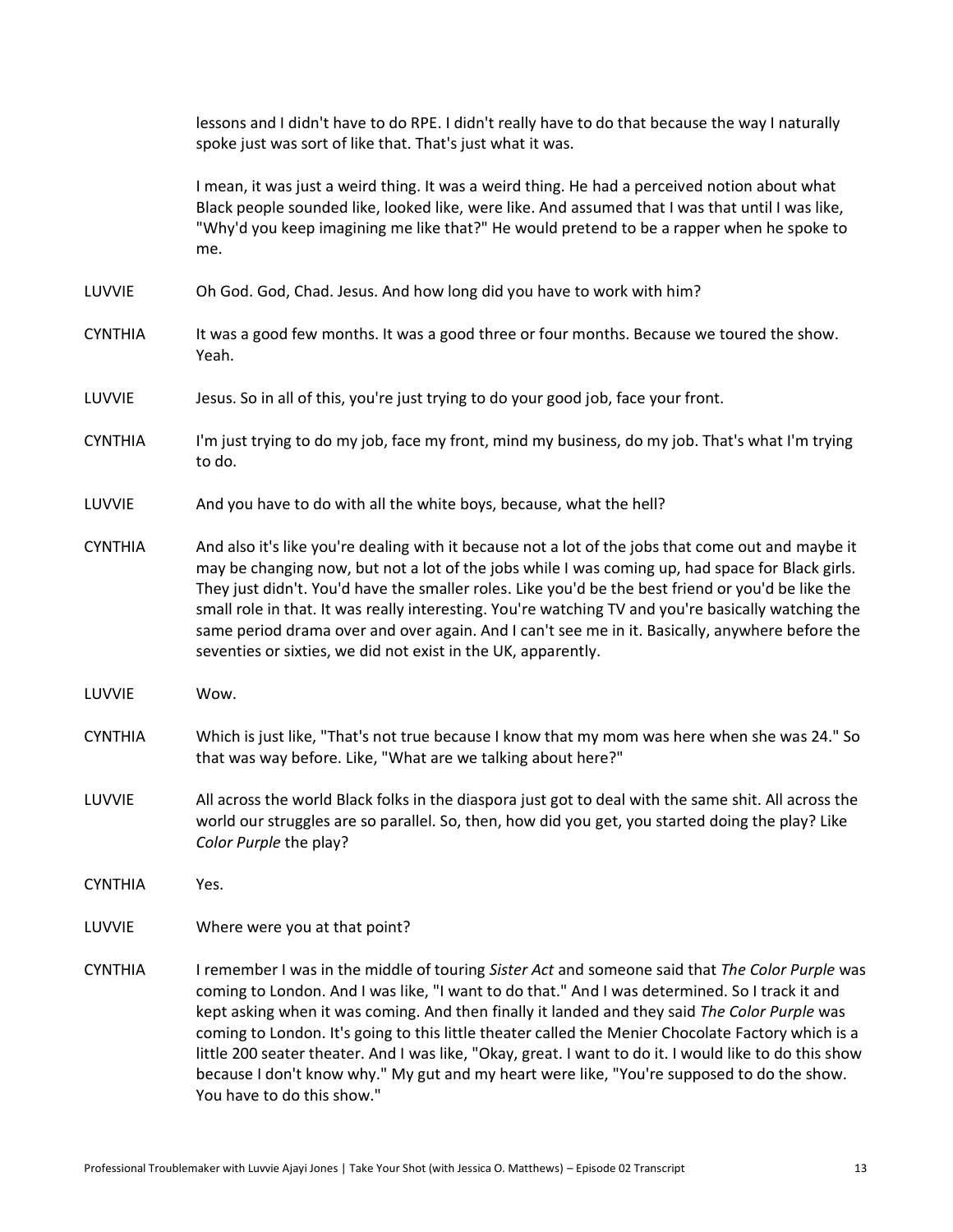| LUVVIE         | You're supposed to do the show.                                                                                                                                                                                                                                                                                                                                                                                                                                                                                                                                                               |
|----------------|-----------------------------------------------------------------------------------------------------------------------------------------------------------------------------------------------------------------------------------------------------------------------------------------------------------------------------------------------------------------------------------------------------------------------------------------------------------------------------------------------------------------------------------------------------------------------------------------------|
| <b>CYNTHIA</b> | Yeah. And they wouldn't see me.                                                                                                                                                                                                                                                                                                                                                                                                                                                                                                                                                               |
| LUVVIE         | Wait. Why?                                                                                                                                                                                                                                                                                                                                                                                                                                                                                                                                                                                    |
| <b>CYNTHIA</b> | I don't know. I don't know. I think that they assumed that a Black girl who had gone to RADA and<br>had done big old musicals could not connect to the character Celie. Couldn't connect. What they<br>didn't realize was I was a Black girl who was raised by a single mother and who put herself<br>through the Royal Academy of Dramatic Arts. That's what I was.                                                                                                                                                                                                                          |
| LUVVIE         | They assumed you were posh and came from this really privileged background and were like,<br>"She can't be Celie because, no." Meanwhile, you're like, "I lived in the hood in London."                                                                                                                                                                                                                                                                                                                                                                                                       |
| <b>CYNTHIA</b> | Yeah.                                                                                                                                                                                                                                                                                                                                                                                                                                                                                                                                                                                         |
| LUVVIE         | So they refused to see you. How did you end up cutting through it?                                                                                                                                                                                                                                                                                                                                                                                                                                                                                                                            |
| <b>CYNTHIA</b> | I got my agent to badger them consistently. And then a friend, who is now a friend of mine, but<br>someone, his name is Jason Pennycooke, who also actually was part of the Young Actors<br>Company. So he had seen what I could do before. And he had taken a lesson for us and he<br>taught. He put in a good word for me with the artistic director of the theater and said, "Hey, you<br>should really see this girl. Just see her." So I get this message. They want to see me. They send<br>me four scenes and for one of the songs from the show and another song. So I have to do two |

- LUVVIE Challenge.
- CYNTHIA Yes. I was like, "I know what you guys doing and I know you're trying to trip me up here, but what's going to happen is I'm going to learn this like the back of my hand and you won't have a reason to say no." And that's exactly what happened. So I remember I was lying on my bed and learning these scenes. Going over them and over them and over them and over them. And then I go in, John Doyle is my director. That I think his name is... I remember there's a producer sitting in the back of the room and then the artistic director is sitting at this desk in this audition room. Lights are sort of low. So it's not like bright lighting, which is really nice. It's like an evening audition.

songs and four scenes. I think I've got like two nights to do it two nights to get it ready.

So I go in and I do these scenes and John sort of disarms me because he's really gentle. He's like this older Scottish man who I love dearly. He's the most wonderful kind person. And we do these scenes and then he starts talking to me about my life. I think what surprises him is that I can connect to this person. But what he sees in front of him is someone who has done this musical. So at this point, I started this nail business a long time ago. So I walk in with nails and, I think, I had come off stage or had come from something. So I was all done up at my nails are done up.

So not because of this, but it's just because I was doing something. So I do this and it sort of cuts through and he sort of like, "Tell me about yourself. Tell me about where you come from. Who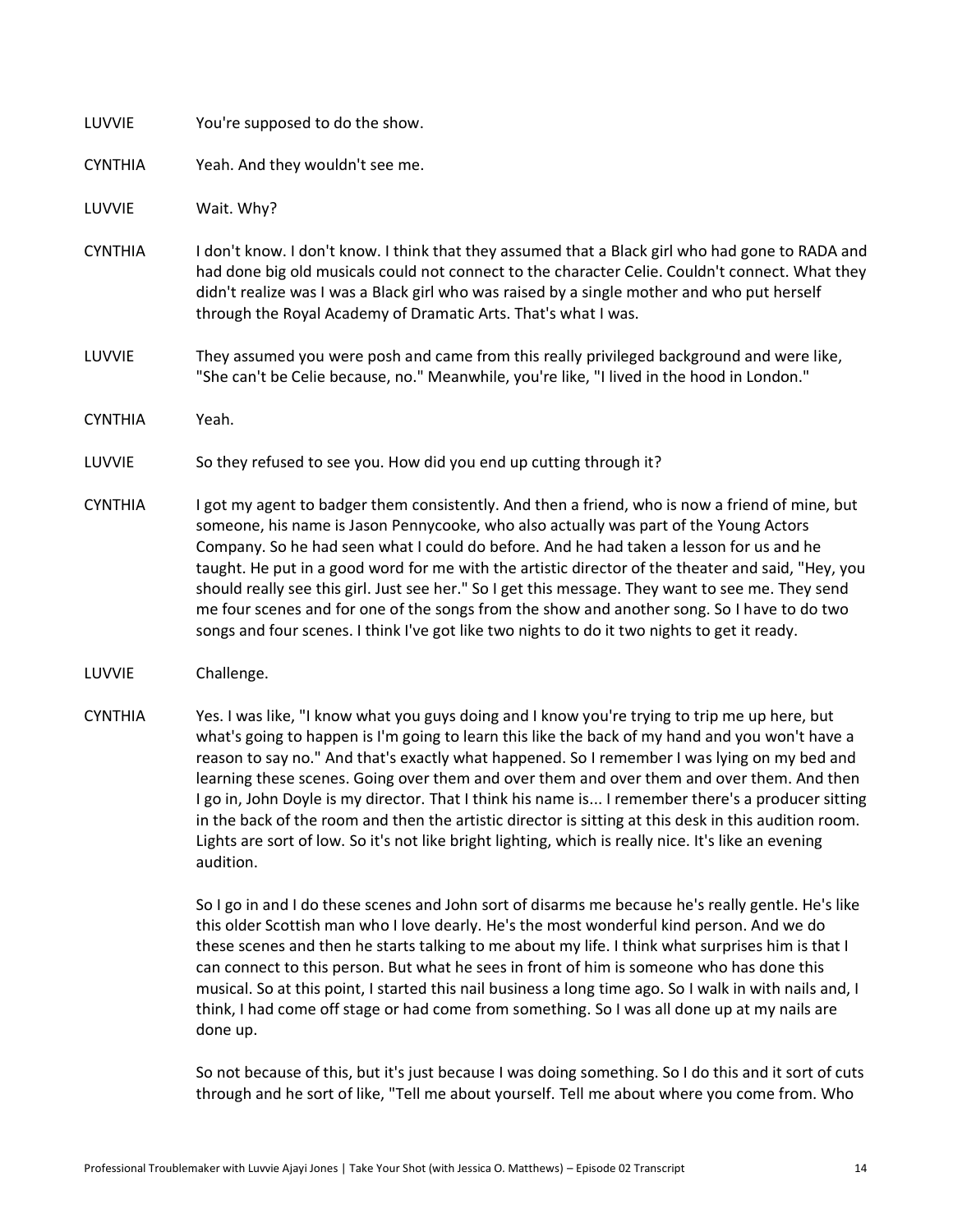your parents are. Tell me about you." So I explained to him, "Well, my mom raised me, my dad disowned me. This is my life. I put myself through RADA. I do musicals. I do because I love singing. And I love the idea of being able to join everything together." And he was like, "Huh, okay." I sing the song. The music supervisor and the MD are crying.

And I remember leaving the audition thinking, "Okay, I think this went well. I think this went well." A month or two goes past. I do this other little play at another theater called the Soho theater. And then get a call saying that *The Color Purple* is happening and you have the role. Yeah. And I was so excited. Like that was all I wanted. Just do this show at this 200 seat theater. That's what I wanted. I didn't know what that would lead to. I can't tell you why I was so determined to do the show. I can't say that it was just because I love to play.

I loved this show and I loved what it stood for. I loved the characters, I loved the music, but I just knew that I needed to be doing this show, this time, this place.

- LUVVIE That was God and the universe.
- CYNTHIA Yeah. And [crosstalk 00:38:59]-
- LUVVIE It's like, "I want you to do this thing and be in this place because this is the door opener for you."
- CYNTHIA Exactly.
- LUVVIE Because some things we do we don't even know what is pushing us to do it. We have no clue why all of a sudden, this is the thing we're honing in on. And we're like, "Why do I care so much about this?"
- CYNTHIA Why do I care?
- LUVVIE Why do I care? And then you find out why you care. Because the show premiers [crosstalk 00:39:23]-
- CYNTHIA Sold out basically every night. They decide, I don't know why they do this. But Ben Brantley from the New York times does a review, comes to see the show in London. Which is really strange and odd. Because that never really happens. You don't get someone from the US coming to review a play. There's no reason, but he does. He comes to do this review and he gives it like a love letter. It's like a love letter. It's like a lovely, lovely review of this show. A lot of the English reviews were not very nice at all.
- LUVVIE Really?
- CYNTHIA Oh my God. One of the reviews complained that it wasn't violent enough.
- LUVVIE What?
- CYNTHIA For real. One of the reviewers complained that it wasn't violent enough. Mind you, the version you see on Broadway is less violent.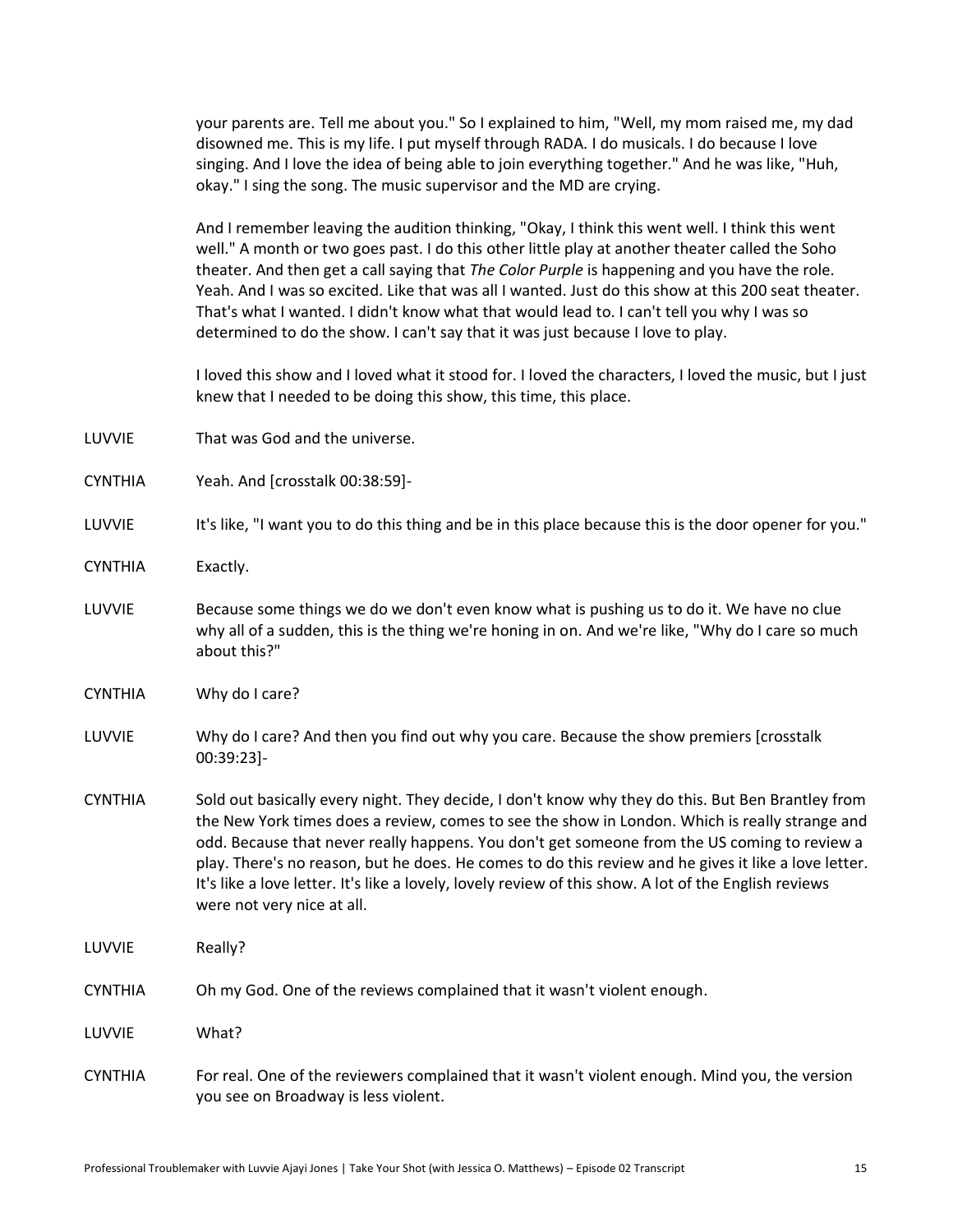LUVVIE Correct. Than the book.

- CYNTHIA Than the book. Then the version I did in London. Like in London at one point, I'm thrown on the floor by Mister. Like thrown to the floor. I'm chuffed to the back of the wall many times. Grasp up in my hand. It wasn't violent enough for this person. One reviewer said they didn't understand why I didn't get grayer. Mind you Celie only gets to age 45. She gets age 45 tops 50. So I don't know how gray you need her to be.
- LUVVIE They didn't even look the [inaudible 00:41:09] at the end of the show was what they wanted. They wanted Celie to look just downtrodden and devastated.
- CYNTHIA Yeah. They didn't like the idea that this woman actually was lovely by the end of the show. One reviewer referred to us as a gospel choir.
- LUVVIE I hate everybody. I do, I do. I hate people.
- CYNTHIA And I was like only the UK. Even though the thing was sold out people were-
- LUVVIE Every night.
- CYNTHIA Every night people were like stamping. I'd never seen an English audience respond to a show the way they responded to this show like people stamping on the floor and like standing ovations. They don't do that. But before our show that standing ovations were not a thing. It's not a thing. They don't do that very often here at all. And every night we would get it and every night people would stamp on the floor and get up in the middle of the song. It was really wild. I'd never experienced it like that before.
- LUVVIE Because the Brits are very restraint people.
- CYNTHIA Yeah. Yeah. Especially when it comes to watching shows they sort of like, "Let's sit back, wait, finish, let everyone get things done and they will applaud afterwards." That's usually the sort of manner. But this was totally different. It was like mania. It was crazy. But for some reason the reviewers, it's like they didn't like that.
- LUVVIE They didn't like it. They were like, "No. This is a Black production. People are liking it. Let's throw it all the shade on it."
- CYNTHIA But this was one New York review just changed everything. And my producers were like, "I think we should take this to Broadway. Yeah. And so they asked me this on the... Is that the opening night or first preview? And I was like, "I thought they were joking." So when they said to me, "Hey, would you come with us if we took it to Broadway?" And I was like, "Sure. I mean, if you'll have me."

LUVVIE You do like you all bullshitting. Okay.

CYNTHIA "Sure. Thank you so much for saying that. Yeah. I'd love to." Not realizing that that was a real question. Not realizing that it was a real question because a couple of months later. I get called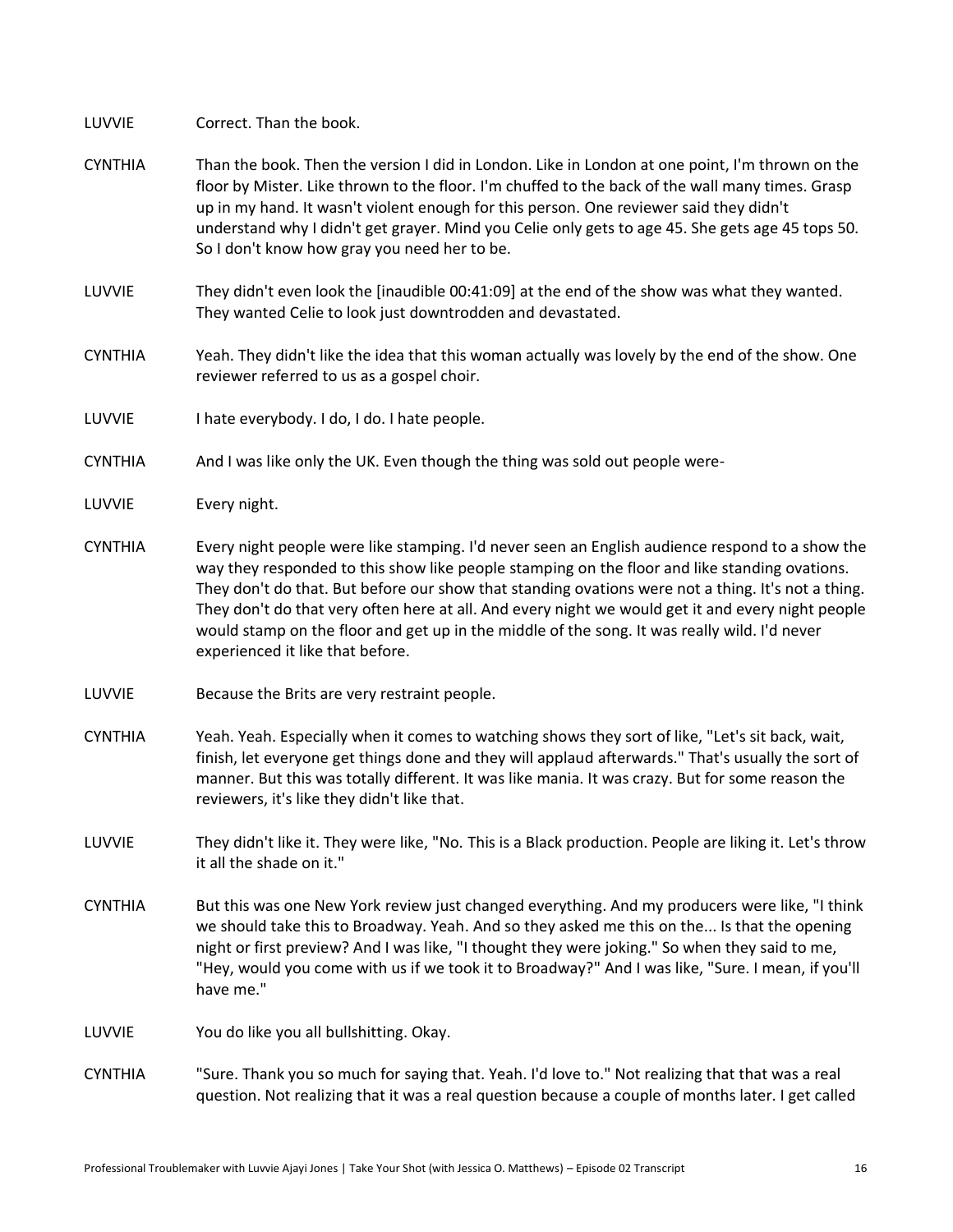|                | into the artistic director's office to tell me that the show was going to Broadway and that they're<br>just looking for a theater. I was like, "Oh." And he said, "If we find this theater john does not<br>want to do this show without you. So if you would come with the show?" "Okay. Okay." |
|----------------|--------------------------------------------------------------------------------------------------------------------------------------------------------------------------------------------------------------------------------------------------------------------------------------------------|
| LUVVIE         | And what year was this?                                                                                                                                                                                                                                                                          |
| <b>CYNTHIA</b> | This is 2013.                                                                                                                                                                                                                                                                                    |
| LUVVIE         | Seven years ago.                                                                                                                                                                                                                                                                                 |
| <b>CYNTHIA</b> | Seven years ago. And then it took another year for everything to be sorted. And then 2015, I<br>flew out.                                                                                                                                                                                        |

Imagine being in an online space where people's foolishness doesn't make you want to fight the air. That might sound impossible with your current choices for social media, but I was sick of wading through nonsense to find like-minded people, so I created my own online community. And if you are the kind of person who is striving to be a professional troublemaker and fight fear, we need you to join us in that community, because you need people to cheer you on.

**[LuvvNation](http://luvvnation.com/)** is my online community and app that is a safe space in a dumpster fire world. It's the place for the most thoughtful, funny, most chill deficient people on these interwebs. We're a community that comes together to make each other better with curated conversations, opportunities to connect, and challenges to help us transform and do better in every area of our lives. So, I want you to come in there, join us. Become a citizen of LuvvNation. So go t[o luvvnation.com,](http://luvvnation.com/) that's luvvnation.com L-U-V-V-N-A-T-I-O-N. Download the app in the App Store or on Android, it's on iOS and Android and come on through! All right. Back to the podcast.

| LUVVIE         | So tell me about that moment. About actually, how was it to be like, "I'm leaving home."                                                                                                                                                           |
|----------------|----------------------------------------------------------------------------------------------------------------------------------------------------------------------------------------------------------------------------------------------------|
| <b>CYNTHIA</b> | Petrifying. Petrifying. Absolutely petrifying. Because I'd never done that before. It's not just<br>leaving home and going across to moving in the same country to another city or something. I'm<br>leaving the country to go to another country. |
| LUVVIE         | The continent.                                                                                                                                                                                                                                     |
| <b>CYNTHIA</b> | Yes. I'm leaving the continent to move on over to another continent. I was like, "What? I don't<br>know if I can do this." Because I really didn't believe it was happening until we started organizing<br>my ticket. And I was like, "Ooh."       |
| LUVVIE         | And during this time, what was your mom saying?                                                                                                                                                                                                    |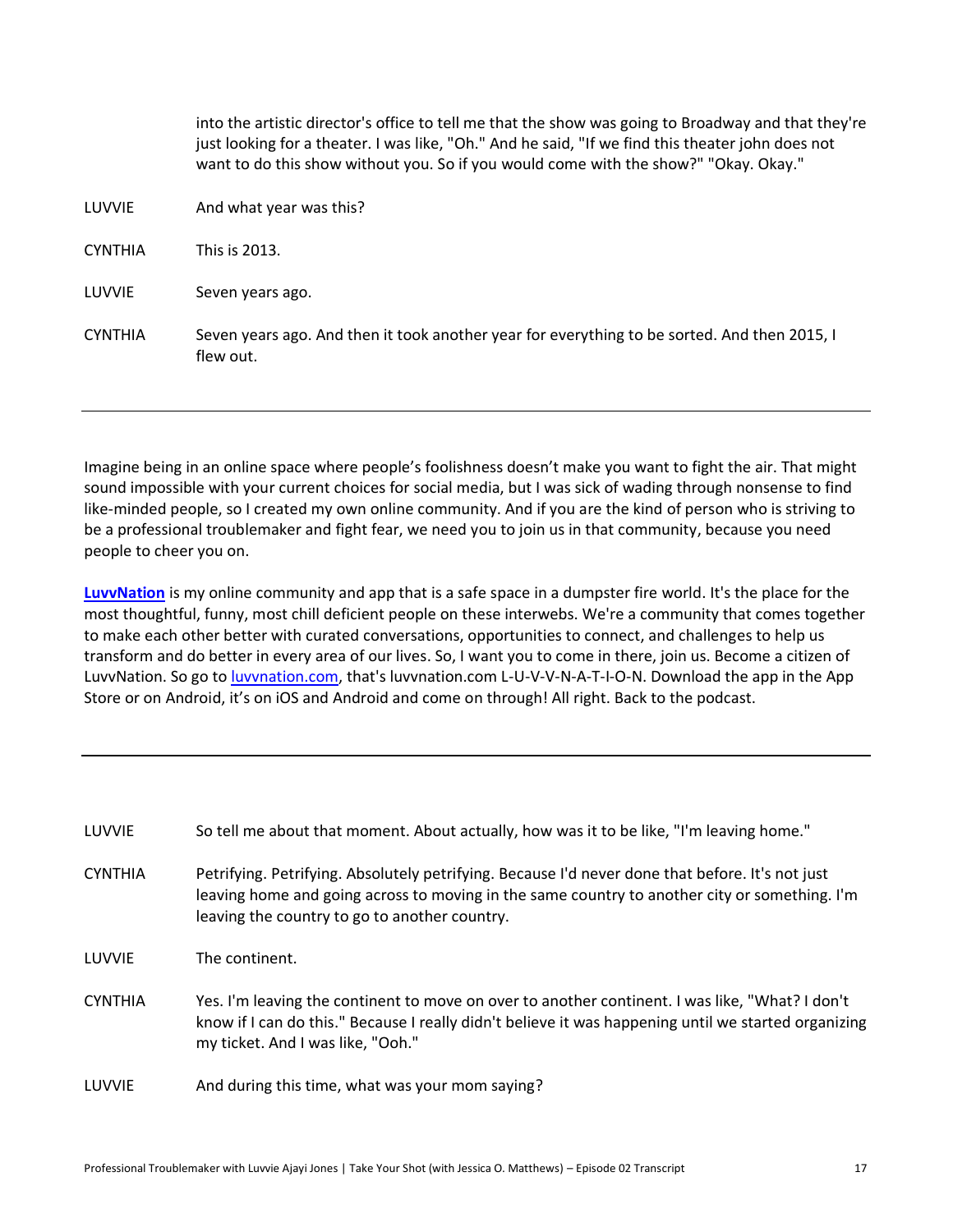| <b>CYNTHIA</b> | I think she was just really, really proud. And she used to making sure that I had the things I<br>needed and she was just really sweet. And, again, I don't think any of us really understood what<br>was happening until the ticket was in my hand and I had to go to the airport. Like my mom got<br>to the airport, everyone was a mess. And my best friend came with me to the airport. My mom<br>came with me airport. My sister, I think, had to work that day, but saw me off of a door and was<br>in tears, but couldn't show the tears. So she tilted her head up. She was like [crosstalk 00:45:38]<br>okay, hilarious.<br>And I think we'll, just sort of hit us because I was leaving. Now, I didn't know it was leaving to |
|----------------|-----------------------------------------------------------------------------------------------------------------------------------------------------------------------------------------------------------------------------------------------------------------------------------------------------------------------------------------------------------------------------------------------------------------------------------------------------------------------------------------------------------------------------------------------------------------------------------------------------------------------------------------------------------------------------------------------------------------------------------------|
|                | begin a new life. I didn't know that. I just knew that it was leaving with this plane and I would be<br>away for a while, which is a big deal in itself. But it was so odd. It was odd. And like 50/50<br>whether I was getting to be on that plane or not. Yeah.                                                                                                                                                                                                                                                                                                                                                                                                                                                                       |
| LUVVIE         | At this point you are what? 27?                                                                                                                                                                                                                                                                                                                                                                                                                                                                                                                                                                                                                                                                                                         |
| <b>CYNTHIA</b> | Yeah.                                                                                                                                                                                                                                                                                                                                                                                                                                                                                                                                                                                                                                                                                                                                   |
| LUVVIE         | You're 27.                                                                                                                                                                                                                                                                                                                                                                                                                                                                                                                                                                                                                                                                                                                              |
| <b>CYNTHIA</b> | Yeah. Yeah.                                                                                                                                                                                                                                                                                                                                                                                                                                                                                                                                                                                                                                                                                                                             |
| LUVVIE         | You're leaving home for the first time.                                                                                                                                                                                                                                                                                                                                                                                                                                                                                                                                                                                                                                                                                                 |
| <b>CYNTHIA</b> | Yeah.                                                                                                                                                                                                                                                                                                                                                                                                                                                                                                                                                                                                                                                                                                                                   |
| LUVVIE         | To go pursue a dream you wouldn't even think was real until you were getting on the plane.                                                                                                                                                                                                                                                                                                                                                                                                                                                                                                                                                                                                                                              |
| <b>CYNTHIA</b> | Right.                                                                                                                                                                                                                                                                                                                                                                                                                                                                                                                                                                                                                                                                                                                                  |
| LUVVIE         | And you show up to the United States, you show up to New York.                                                                                                                                                                                                                                                                                                                                                                                                                                                                                                                                                                                                                                                                          |
| <b>CYNTHIA</b> | Yup.                                                                                                                                                                                                                                                                                                                                                                                                                                                                                                                                                                                                                                                                                                                                    |
| LUVVIE         | And everybody loses their shit. I remember when The Color Purple started and because Color<br>Purple was one of my favorite movies, one my favorite books. And me being like, "Oh my God. I<br>will eventually go watch this on Broadway." I never got a chance to, funny enough because<br>trash. I was like, "Damn it. I didn't have plug." Again, because Color Purple was always sold the<br>heck out.                                                                                                                                                                                                                                                                                                                              |
| <b>CYNTHIA</b> | I know. It was wild.                                                                                                                                                                                                                                                                                                                                                                                                                                                                                                                                                                                                                                                                                                                    |
| LUVVIE         | Color Purple was always sold and I have the plug. Right? And I was like, "Dang, one day." Right?<br>So how was it when the show started in New York for you?                                                                                                                                                                                                                                                                                                                                                                                                                                                                                                                                                                            |
| <b>CYNTHIA</b> | Wild. Because you just have no expectation of what's going to happen. You start the show and<br>you're like, "Okay, this is going to be really cool. We'll see what happens. People might like it.<br>People might not like it." We open, the show happens, standing ovation in the middle of the                                                                                                                                                                                                                                                                                                                                                                                                                                       |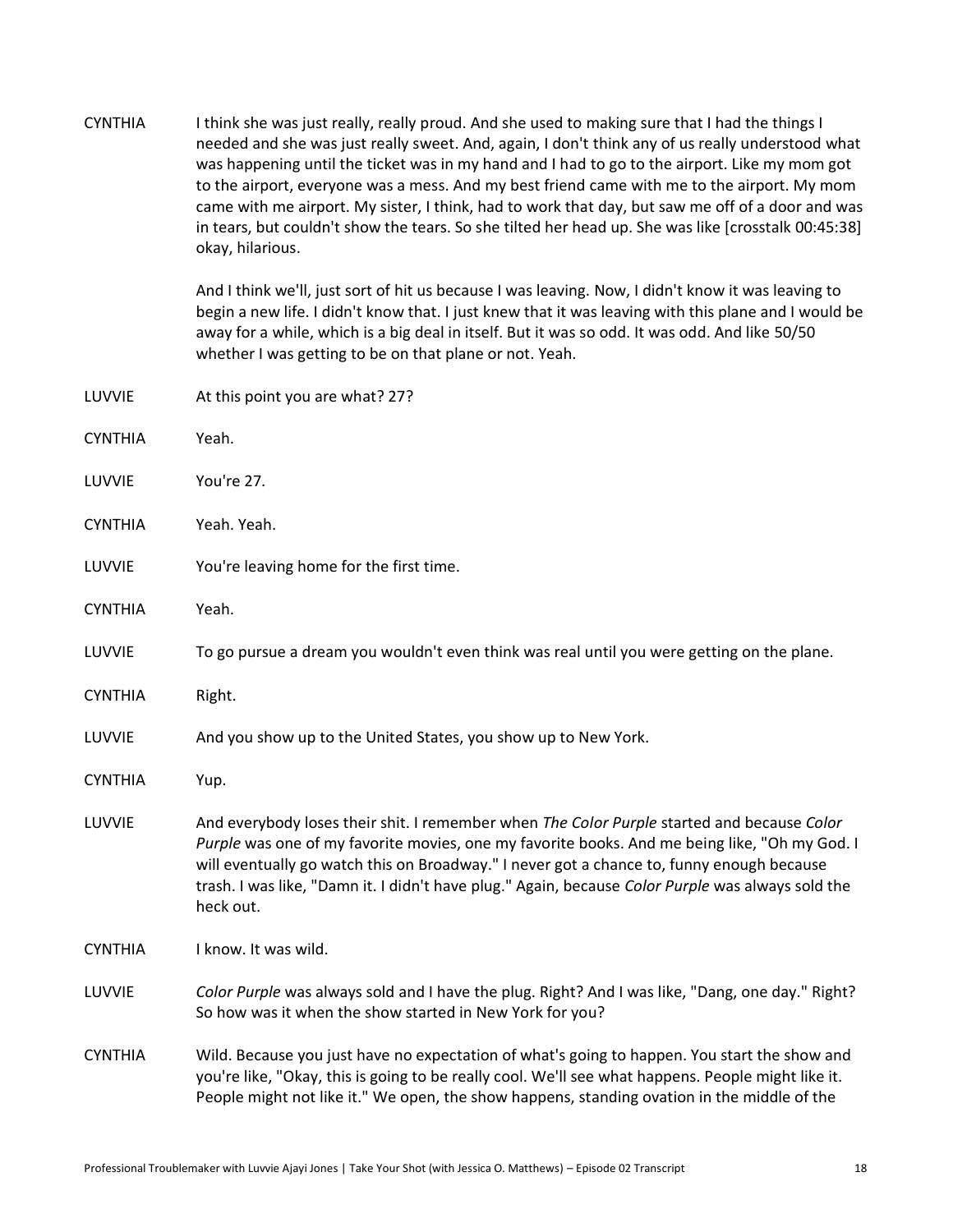|                | song. And I was like, "How do I do? What do I do? What do I do? What do I do? What do I do?<br>And I'm like, "Okay, I need to move the story forward. I need to move the story forward."                                                                                                                                                                                                                                                                                                                                         |
|----------------|----------------------------------------------------------------------------------------------------------------------------------------------------------------------------------------------------------------------------------------------------------------------------------------------------------------------------------------------------------------------------------------------------------------------------------------------------------------------------------------------------------------------------------|
| LUVVIE         | In the middle of a song, standing ovation?                                                                                                                                                                                                                                                                                                                                                                                                                                                                                       |
| <b>CYNTHIA</b> | I'm here it happened and at the end of the song "I'm Here," people go up. This is not the end of<br>the show.                                                                                                                                                                                                                                                                                                                                                                                                                    |
| LUVVIE         | You're right.                                                                                                                                                                                                                                                                                                                                                                                                                                                                                                                    |
| <b>CYNTHIA</b> | This is not the end of the show. We have a good, like 10, 15 minutes left of this show at this<br>point. It's just the song. And people stood up. I was like, "Oh, okay. This might be a thing. This<br>might be a thing. But who knows?" Second night, same thing. Night after that, same thing. By<br>the time we get to opening night, people are like, "I think it's Color Purple. I think it's Color<br>Purple. Color Purple [inaudible 00:48:24]." And I'm like, "I'm just here minding my own business<br>singing these." |
| LUVVIE         | Singing my song. Doing my job.                                                                                                                                                                                                                                                                                                                                                                                                                                                                                                   |
| <b>CYNTHIA</b> | Singing my song, doing my job. That's all I'm doing. I had no idea how much of an impact it<br>would make. To this day, people are like, "Yeah, you might not have known this, but I've seen<br>the show five times." In places that I would never expect, people that I would never expect to<br>have seen the show have seen the show.                                                                                                                                                                                         |
| LUVVIE         | And how long did you actually end up playing Celie on Broadway? How long were you with the<br>show then?                                                                                                                                                                                                                                                                                                                                                                                                                         |
| <b>CYNTHIA</b> | 14 months.                                                                                                                                                                                                                                                                                                                                                                                                                                                                                                                       |
| LUVVIE         | How many shows a week?                                                                                                                                                                                                                                                                                                                                                                                                                                                                                                           |
| <b>CYNTHIA</b> | Eight shows a week.                                                                                                                                                                                                                                                                                                                                                                                                                                                                                                              |
| LUVVIE         | Jesus.                                                                                                                                                                                                                                                                                                                                                                                                                                                                                                                           |
| <b>CYNTHIA</b> | Eight shows a week. And, I think, someone said we did 463 performances altogether. I'm going<br>to be harsh on myself and say maybe I did 400 of those 463.                                                                                                                                                                                                                                                                                                                                                                      |
| LUVVIE         | Holy shit.                                                                                                                                                                                                                                                                                                                                                                                                                                                                                                                       |
| <b>CYNTHIA</b> | I may have done a couple more than that, but I definitely did about 400.                                                                                                                                                                                                                                                                                                                                                                                                                                                         |
| LUVVIE         | In 14 months?                                                                                                                                                                                                                                                                                                                                                                                                                                                                                                                    |
| <b>CYNTHIA</b> | Yes.                                                                                                                                                                                                                                                                                                                                                                                                                                                                                                                             |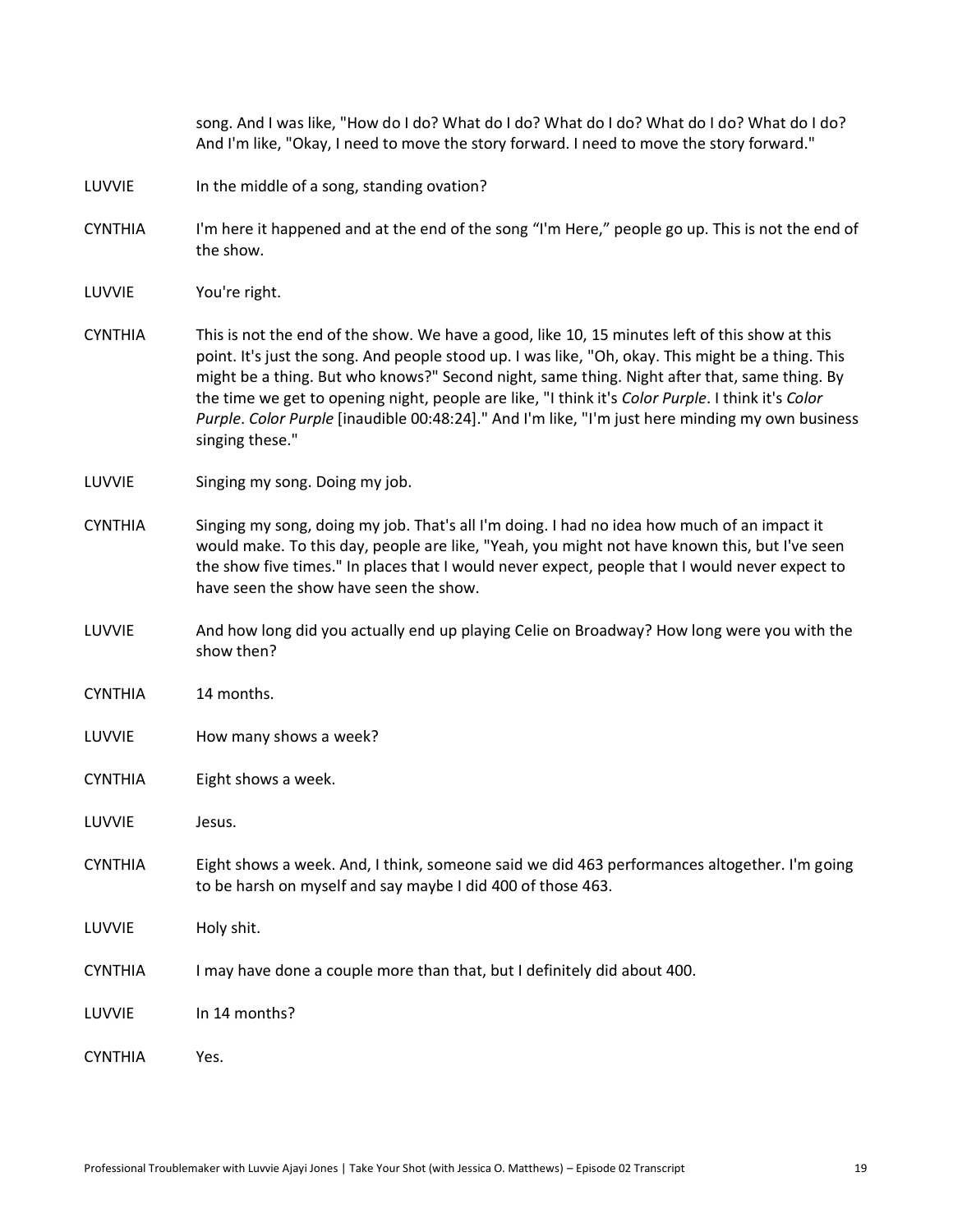| LUVVIE         | That's some serious stamina. How did your voice I record an audio book for three days my<br>voice is tired. I'd be like, "Ooh, Lord." I'm like, "Hoo, I just put in some work guys. I just really did<br>a lot of work and I'm doing a vocal rest now. Thank you." And you [inaudible 00:49:55] you<br>doing eight shows.                                                                                                         |
|----------------|-----------------------------------------------------------------------------------------------------------------------------------------------------------------------------------------------------------------------------------------------------------------------------------------------------------------------------------------------------------------------------------------------------------------------------------|
| <b>CYNTHIA</b> | Eight shows a week. It was nuts. And Christmas time is the worst because, you don't do eight<br>shows a week you do like 16 shows in a row. They just do it weirdly. So that you can get<br>Christmas Day off or Christmas Eve off and New Year's Eve or New Year's Day off. So the<br>schedule changes, so you end up doing like between 11 to 16 shows back to back. And it's so<br>awful. That is an awful situation to be in. |
| LUVVIE         | Jesus. That just made my throat hurt. That just made my throat hurt.                                                                                                                                                                                                                                                                                                                                                              |
| <b>CYNTHIA</b> | I was tired. I was really like a shell by the end of it. I was a total shell.                                                                                                                                                                                                                                                                                                                                                     |
| LUVVIE         | When did you finally know It was time to move on?                                                                                                                                                                                                                                                                                                                                                                                 |
| <b>CYNTHIA</b> | I'm going to say we were supposed to finish November 2016, which would have been a year<br>from when we did it. And then they asked if I would extend through to January. So January 8th<br>was when I was done.                                                                                                                                                                                                                  |
| LUVVIE         | 2017, your birthday?                                                                                                                                                                                                                                                                                                                                                                                                              |
| <b>CYNTHIA</b> | January 8th, 2017, my birthday. And that was the end of it.                                                                                                                                                                                                                                                                                                                                                                       |
| LUVVIE         | You and I met a month later?                                                                                                                                                                                                                                                                                                                                                                                                      |
| <b>CYNTHIA</b> | Yes.                                                                                                                                                                                                                                                                                                                                                                                                                              |
| LUVVIE         | I was like, "Damn it." We met at The Makers.                                                                                                                                                                                                                                                                                                                                                                                      |
| <b>CYNTHIA</b> | It was at The Makers.                                                                                                                                                                                                                                                                                                                                                                                                             |
| LUVVIE         | It was at Makers Conference. And I think somebody was like, "Oh, you got to meet Cynthia<br>Erivo." And I was like, "I know who Cynthia Erivo is." And then we met and I was like, "Oh my<br>gosh. She's like my long lost sister."                                                                                                                                                                                               |
| <b>CYNTHIA</b> | I know. It was so crazy. It was so crazy. Hit it off straight away, could have known you for years.<br>It was [crosstalk 00:51:44].                                                                                                                                                                                                                                                                                               |
| LUVVIE         | It was my long-lost sister. And we look alike.                                                                                                                                                                                                                                                                                                                                                                                    |
| <b>CYNTHIA</b> | It was so weird.                                                                                                                                                                                                                                                                                                                                                                                                                  |
| LUVVIE         | Was the same size. And I was like, "Oh my God, this is amazing." I remember I was like, "You<br>have to meet other people that I know." And I pulled you into the hallway.                                                                                                                                                                                                                                                        |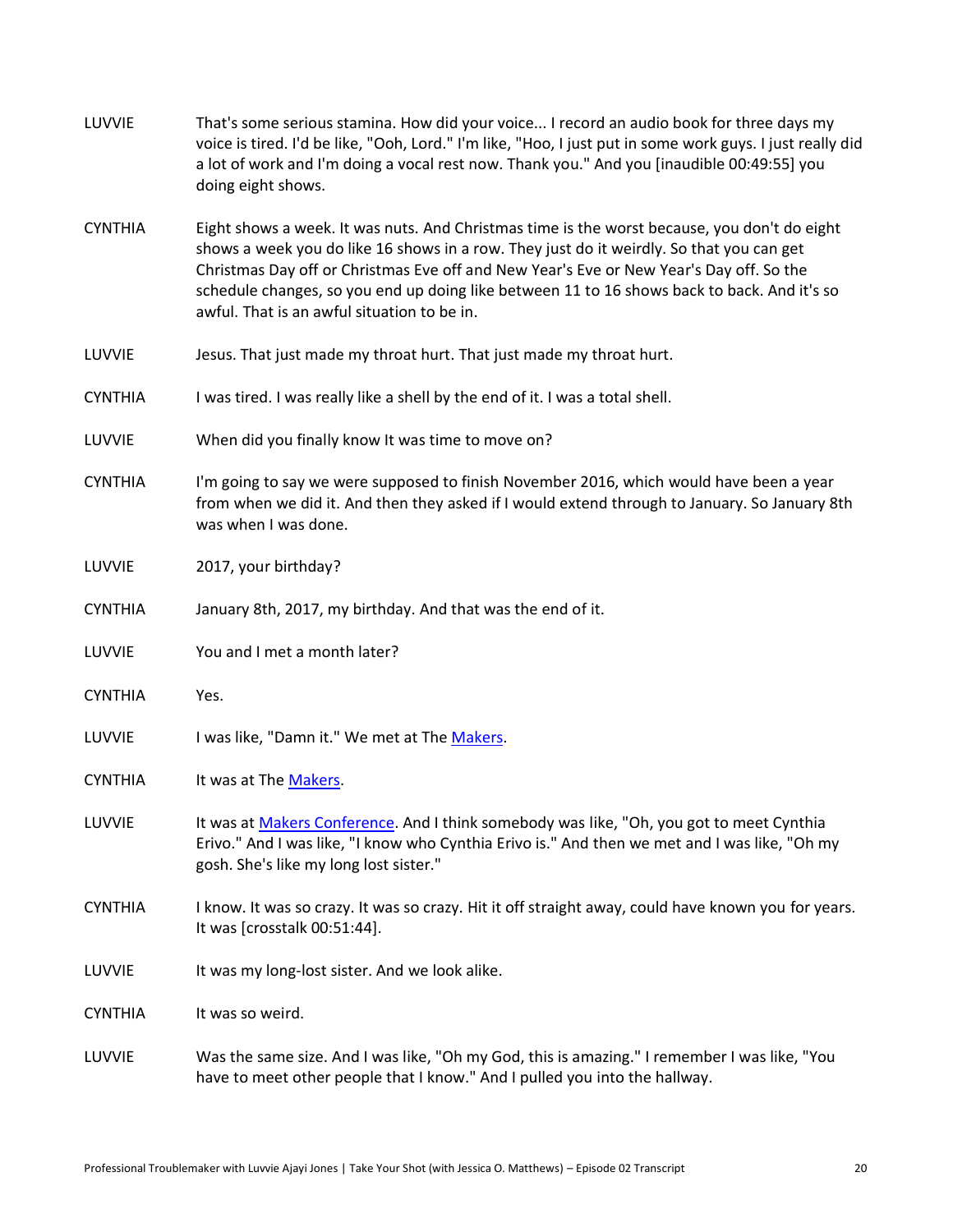| <b>CYNTHIA</b> | You pulled me into the hallway. Yes.                                                                                                                                                                                                                                                                                                                                                                                                                                              |
|----------------|-----------------------------------------------------------------------------------------------------------------------------------------------------------------------------------------------------------------------------------------------------------------------------------------------------------------------------------------------------------------------------------------------------------------------------------------------------------------------------------|
| LUVVIE         | And I think I called Boz. I called Boz and Yvonne. And I was like, "You all have to talk to her<br>because she needs to be a part of Voltron because she's everything." And sure enough. Literally<br>I pulled you into the hall and I was like, "Oh, I got somebody for you to meet right now." And I<br>was like, "People who you will also love dearly." And that's how our love story began. From The<br>Color Purple. So The Color Purple opened up all these doors for you? |
| <b>CYNTHIA</b> | Yeah.                                                                                                                                                                                                                                                                                                                                                                                                                                                                             |
| LUVVIE         | And honestly you all know everything that's happened ever since like Cynthia has had this<br>supernova growth in her career. And is now a superstar. You won an Emmy-                                                                                                                                                                                                                                                                                                             |
| <b>CYNTHIA</b> | I did.                                                                                                                                                                                                                                                                                                                                                                                                                                                                            |
| LUVVIE         | A Grammy and a Tony.                                                                                                                                                                                                                                                                                                                                                                                                                                                              |
| <b>CYNTHIA</b> | Yes. All for The Color Purple?                                                                                                                                                                                                                                                                                                                                                                                                                                                    |
| LUVVIE         | All for The Color Purple.                                                                                                                                                                                                                                                                                                                                                                                                                                                         |
| <b>CYNTHIA</b> | Yeah. It was really wild.                                                                                                                                                                                                                                                                                                                                                                                                                                                         |
| LUVVIE         | That's nuts.                                                                                                                                                                                                                                                                                                                                                                                                                                                                      |
| <b>CYNTHIA</b> | It is nuts.                                                                                                                                                                                                                                                                                                                                                                                                                                                                       |
| LUVVIE         | All you're missing is the O to become an EGOT. And that's going to happen. Because the African<br>grandmamma was already praying about it.                                                                                                                                                                                                                                                                                                                                        |
| <b>CYNTHIA</b> | It's true.                                                                                                                                                                                                                                                                                                                                                                                                                                                                        |
| LUVVIE         | It is prayed about. Mamma Is currently praying about it. For you in this journey, even just<br>looking back and reflecting, what do you think is something that has changed you or something<br>that you've learned about yourself and about the world?                                                                                                                                                                                                                           |
| <b>CYNTHIA</b> | A few things have changed me, actually. I think what I have learned is that, you can only really<br>be as true as you can for yourself that people will perceive you how they wish until they meet<br>you. You see what I'm saying?                                                                                                                                                                                                                                               |
| LUVVIE         | Yeah.                                                                                                                                                                                                                                                                                                                                                                                                                                                                             |
| <b>CYNTHIA</b> | That's something I've definitely, definitely learned. And I think that I have learned that I really<br>like myself. I like myself and I don't have to force anybody else to like me too.                                                                                                                                                                                                                                                                                          |
| LUVVIE         | Yes. Yes indeed. And you've done some really big things in life. One of the things that I even talk<br>about in my book is just the audacity to even dare do big things. And sometimes you've been                                                                                                                                                                                                                                                                                |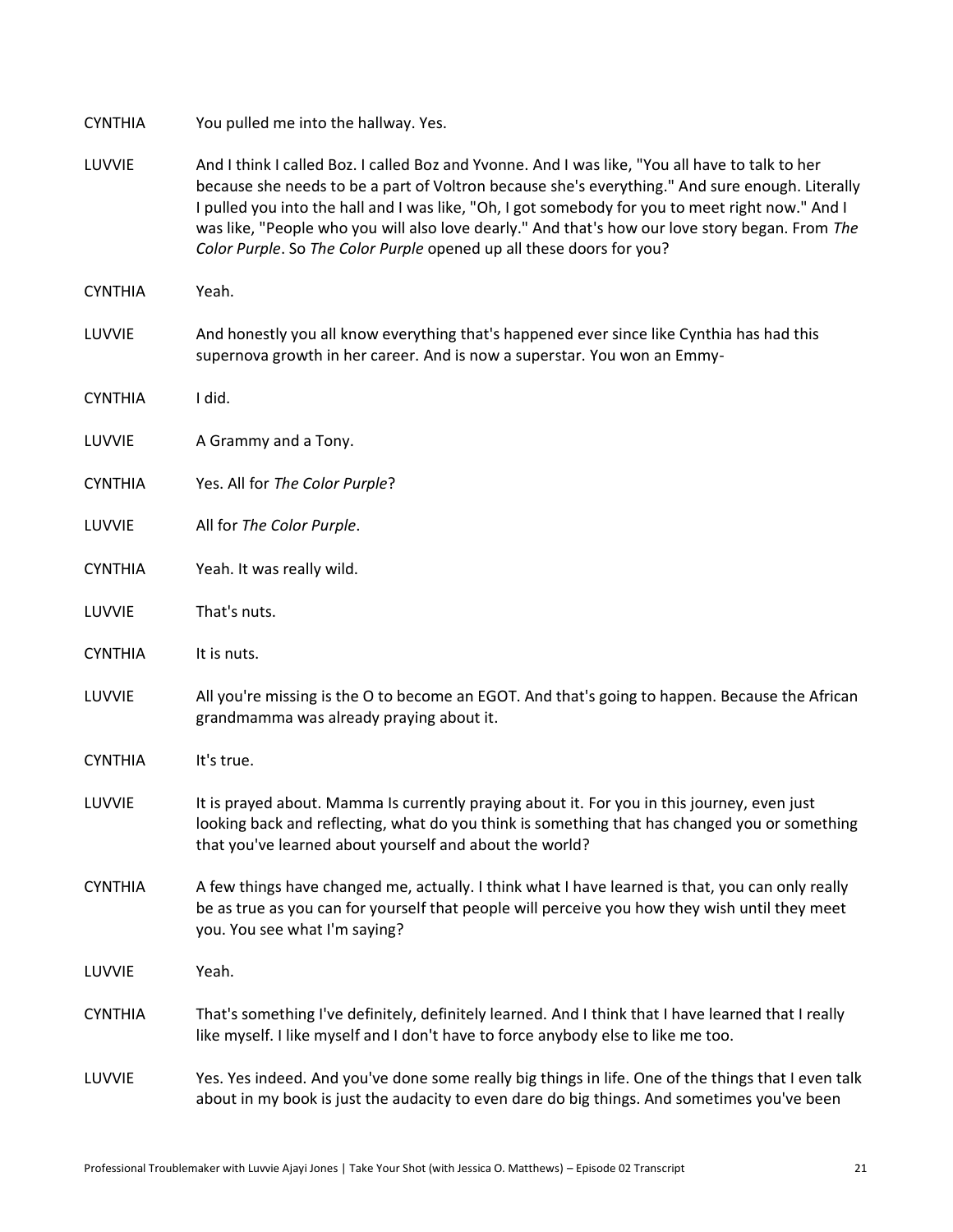|                | forced to do those big things. Sometimes push you. Because then that's a gift in itself. How do<br>you now, like at this point in your career, how do you now commit yourself to not being afraid<br>of even bigger things?                                                                                                                                                                                                                                                                                                                                                     |  |
|----------------|---------------------------------------------------------------------------------------------------------------------------------------------------------------------------------------------------------------------------------------------------------------------------------------------------------------------------------------------------------------------------------------------------------------------------------------------------------------------------------------------------------------------------------------------------------------------------------|--|
| <b>CYNTHIA</b> | I just am not afraid of it. I've got to a place, and I was at this place a long time ago, where things<br>just sort of happen sometimes. And the opportunity sort of like turn up and they go, "Hi, would<br>you like to take this opportunity here?" And I make a decision immediately and I go, "Yes."<br>Because what I don't want to live with is, "I wish I would have I really should have I could<br>have Why didn't I? I don't want to" If something works, then something works. If something<br>doesn't, then it doesn't. But at least I know that I will have tried. |  |
| LUVVIE         | It's that it's better to live a life of, "Oh, well." Instead of, "What if?"                                                                                                                                                                                                                                                                                                                                                                                                                                                                                                     |  |
| <b>CYNTHIA</b> | Yes.                                                                                                                                                                                                                                                                                                                                                                                                                                                                                                                                                                            |  |
| LUVVIE         | It's like never thinking that, "If I had only made this move how would my life be different?"                                                                                                                                                                                                                                                                                                                                                                                                                                                                                   |  |
| <b>CYNTHIA</b> | Right. Right.                                                                                                                                                                                                                                                                                                                                                                                                                                                                                                                                                                   |  |
| LUVVIE         | And that's real. We got to honor that. How do you make sure you betray yourself less in this<br>process?                                                                                                                                                                                                                                                                                                                                                                                                                                                                        |  |
| <b>CYNTHIA</b> | Make sure that I have really wonderful people around me who aren't afraid to go. "Mm. No. Not<br>quite Cynth." Yeah. And not being afraid of hearing, "Mm-mm, no. Not quite Cynth. And I make<br>a point to have those people around me. Because I'm not very good with, I don't know what it is,<br>but I'm allergic to people that are like, "Yes, yes. Everything you do is right. Yes, yes, yes."<br>Because now I don't believe you at all. I would rather someone say, "We could do it like that, but<br>this works better."                                              |  |
| LUVVIE         | Yes. I like "no" people around me. Tell me no.                                                                                                                                                                                                                                                                                                                                                                                                                                                                                                                                  |  |
| <b>CYNTHIA</b> | I do. Tell me please. Tell me no, because then I can avoid that. That is great. Tell me no. I would<br>rather that.                                                                                                                                                                                                                                                                                                                                                                                                                                                             |  |
| LUVVIE         | Because if you're full of yes people, you're going to be doing all types of shenanigans that<br>nobody's checking you on.                                                                                                                                                                                                                                                                                                                                                                                                                                                       |  |
| <b>CYNTHIA</b> | Right, right.                                                                                                                                                                                                                                                                                                                                                                                                                                                                                                                                                                   |  |
| LUVVIE         | And you'll be out here just bogus.                                                                                                                                                                                                                                                                                                                                                                                                                                                                                                                                              |  |
| <b>CYNTHIA</b> | And I get people around me that have more experience than I do. I try to find people who know<br>more. I don't want to be the cleverest person in the room. I don't want to be the person that<br>knows the most. I just don't. Because if I'm the person that knows the most, I'm not learning.<br>That allows me to not betraying myself because it means that I'm consistently learning from<br>those who know more than I do. And I love that. I love that. It makes me happy to-                                                                                           |  |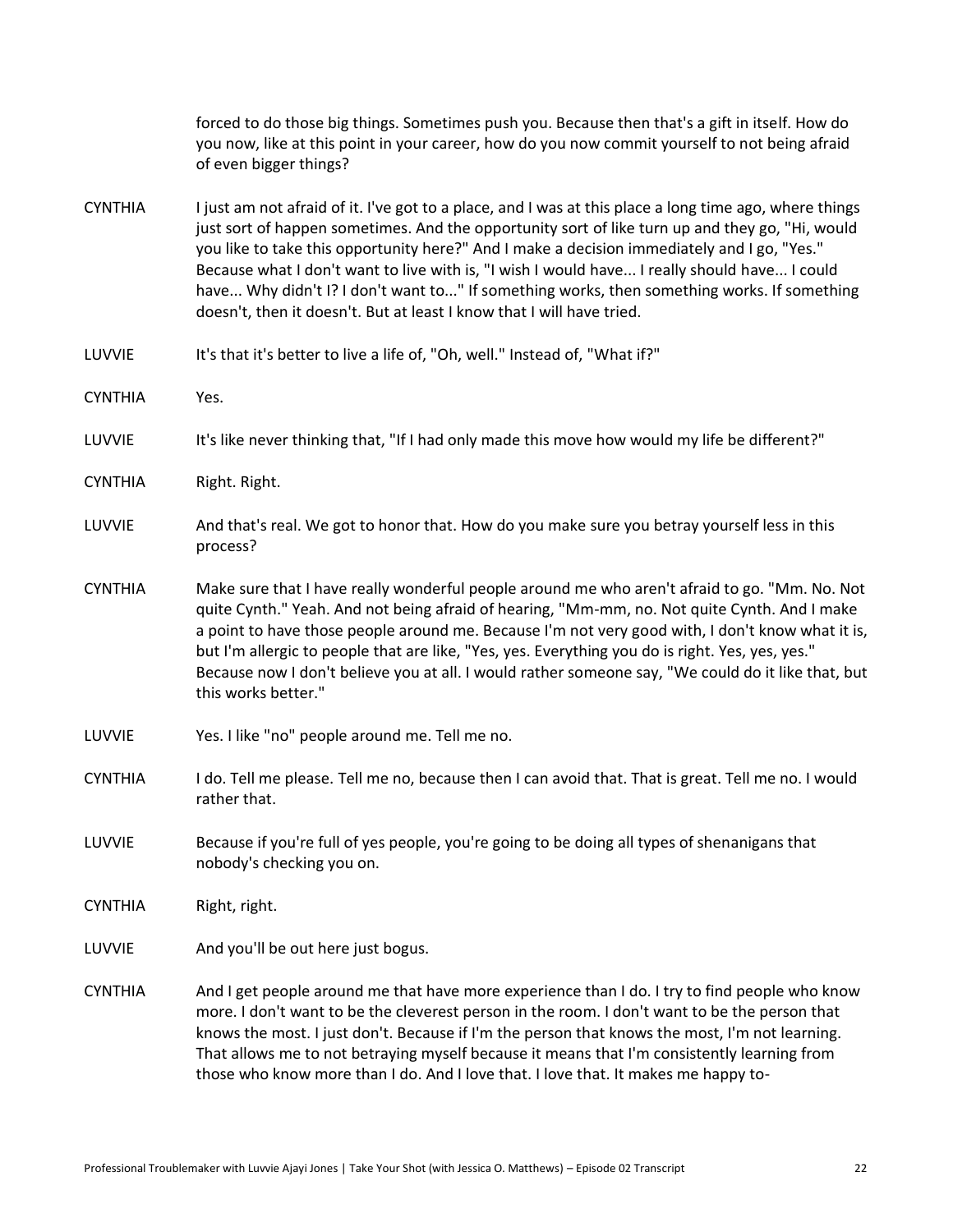| LUVVIE         | Listen.                                                                                                                                                                                                                                                                                                                                                                                                                                                                                                                                                                                                                                                                              |  |
|----------------|--------------------------------------------------------------------------------------------------------------------------------------------------------------------------------------------------------------------------------------------------------------------------------------------------------------------------------------------------------------------------------------------------------------------------------------------------------------------------------------------------------------------------------------------------------------------------------------------------------------------------------------------------------------------------------------|--|
| <b>CYNTHIA</b> | know less. Because that means my mission is to consistently learn.                                                                                                                                                                                                                                                                                                                                                                                                                                                                                                                                                                                                                   |  |
| LUVVIE         | It makes me happy to know less because my mission is consistent That's a jam. That is a jam<br>honestly. And I think you and I have this conversation all the time about the landmines of the<br>glow up. Right?                                                                                                                                                                                                                                                                                                                                                                                                                                                                     |  |
| <b>CYNTHIA</b> | Yeah.                                                                                                                                                                                                                                                                                                                                                                                                                                                                                                                                                                                                                                                                                |  |
| LUVVIE         | I think once you stop being the underdog you becomes a target.                                                                                                                                                                                                                                                                                                                                                                                                                                                                                                                                                                                                                       |  |
| <b>CYNTHIA</b> | True.                                                                                                                                                                                                                                                                                                                                                                                                                                                                                                                                                                                                                                                                                |  |
| LUVVIE         | And listen, me and you are deeply connected in many ways, as you know.                                                                                                                                                                                                                                                                                                                                                                                                                                                                                                                                                                                                               |  |
| <b>CYNTHIA</b> | Yes.                                                                                                                                                                                                                                                                                                                                                                                                                                                                                                                                                                                                                                                                                 |  |
| LUVVIE         | How do you anchor yourself in the tough moments when you're attacked?                                                                                                                                                                                                                                                                                                                                                                                                                                                                                                                                                                                                                |  |
| <b>CYNTHIA</b> | Yeah. Sometimes it's very difficult to anchor yourself because you're human and shit hurts. You<br>know what I mean? That stuff hurts. And you can't pull everyone aside and go, "Now wait a<br>minute. That's actually not true. And that's not what happened. And here's who I actually am.<br>And please see me for who I actually am. And please meet who I" You can't do that with<br>everybody. All you can do is consistently show up. And show up with your best self. That doesn't<br>mean perfect.                                                                                                                                                                         |  |
|                | But show up with your best self, show up with the best of intentions every single time. And then<br>keep doing the work. Keep doing good work. Keep showing up in a way that shows that you're<br>human and that your humanity is what you put first. And other's humanity is what you put first.<br>Understand that those people who might attack you don't actually know you. And so you don't<br>know them, they don't know you. I don't know what they're going through. They don't know<br>what you're going through. And that's okay.                                                                                                                                          |  |
|                | And so hopefully one day they might come back and go, "Oh actually she's not so bad." But that<br>is not for you to fix or solve, yours is to make sure that people who have made the effort or who<br>want to know more about you, want to learn you more, get the opportunity to do so. If you shut<br>down, there are people in the world who are looking at you and using you as their inspiration<br>and using you as a way to move forward, who won't have anyone anymore.                                                                                                                                                                                                     |  |
| LUVVIE         | That's real shit. That's real shit. And I think also the whole humanizing each other and<br>humanizing us. That's also why I was like, "People don't know your background." Again, just like<br>how people thought when you went to audition for Color Purple that you come from the super<br>privileged background, and then you see the past Cynthia who's dripped in the jewels and you<br>were like, "Listen, this is who she is today." who you were yesterday is this girl. And you've<br>talked about even growing up without your father. And listen, we have that in common too. And<br>dealing with that in this process. How do you think that's actually showing up now? |  |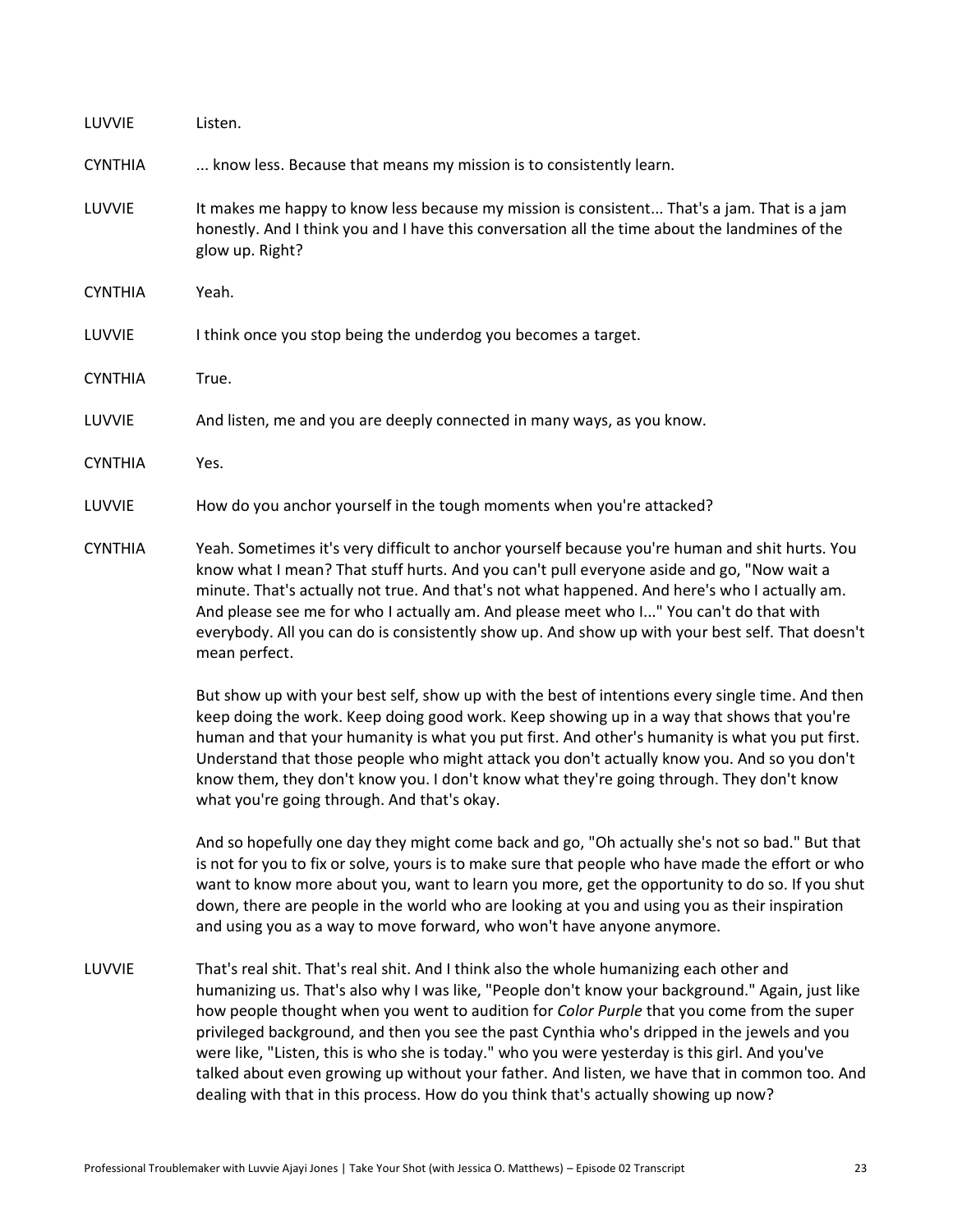| <b>CYNTHIA</b> | Me not growing up with my father?                                                                                                                                                                                                                                                                                                                                                                                 |  |
|----------------|-------------------------------------------------------------------------------------------------------------------------------------------------------------------------------------------------------------------------------------------------------------------------------------------------------------------------------------------------------------------------------------------------------------------|--|
| LUVVIE         | Yes. Because I know I have daddy issues all day.                                                                                                                                                                                                                                                                                                                                                                  |  |
| <b>CYNTHIA</b> | It's shown up in, I think, the determination to really do well. Part of it is almost like an FU. Like,<br>"You're going to miss me." But yeah. There's that. There is also the I don't know. There's the<br>want for acceptance and the want for people not to reject. Because mine was a real true<br>rejection. So there's that sort of fear that, if I do something wrong I'm going to be totally<br>rejected. |  |
| LUVVIE         | Yes. Abandonment.                                                                                                                                                                                                                                                                                                                                                                                                 |  |
| <b>CYNTHIA</b> | Yes. Yes, yes. And then you have to sort of like offset that with, you're okay. One person did<br>that. One person doing it does not mean that everyone in the world is going to do that. That<br>doesn't mean that everyone that shows up in your life is going to do that. So you're consistently<br>having to reassure and therapy is a really good thing too.                                                 |  |
| LUVVIE         | Amen. Can we say amen for therapy?                                                                                                                                                                                                                                                                                                                                                                                |  |
| <b>CYNTHIA</b> | Amen for therapy. Because sometimes we, and listen Black women out here, I'm speaking to<br>you all. A lot of us need the help. Please go get some help. Please go seek it. Don't be ashamed<br>of it. Don't be ashamed of it because it really is saving our lives. To save your life.                                                                                                                           |  |
| LUVVIE         | Yeah. Here's the thing, anybody who's any type of visibility I need you to go to a therapist.                                                                                                                                                                                                                                                                                                                     |  |
| <b>CYNTHIA</b> | I need you to go therapy.                                                                                                                                                                                                                                                                                                                                                                                         |  |
| LUVVIE         | You should just go. Because let me tell you, the stuff that comes with this shit is trash.                                                                                                                                                                                                                                                                                                                        |  |
| <b>CYNTHIA</b> | It's a lot. Some of it is just absolutely trash. Some of you just to be like, "I, ugh." You're<br>consistently trying to prove. There's like the proving of yourself over and over again. It's never<br>really enough. And so you have to find a way to get to understand that You're never going to<br>prove yourself enough. And so all you have to do is prove yourself to yourself.                           |  |
| LUVVIE         | Prove yourself to yourself. Yes. That's huge. That's huge.                                                                                                                                                                                                                                                                                                                                                        |  |
| <b>CYNTHIA</b> | You can't prove for anyone else's. It doesn't work.                                                                                                                                                                                                                                                                                                                                                               |  |
| LUVVIE         | That's it because you'll be constantly chasing their approval [crosstalk 01:02:06]                                                                                                                                                                                                                                                                                                                                |  |
| <b>CYNTHIA</b> | And you don't even know what they exactly want. That you don't know what they're waiting for<br>you to prove.                                                                                                                                                                                                                                                                                                     |  |
| LUVVIE         | Correct. They don't know want they want you to prove? Hell, they don't.                                                                                                                                                                                                                                                                                                                                           |  |
| <b>CYNTHIA</b> | No.                                                                                                                                                                                                                                                                                                                                                                                                               |  |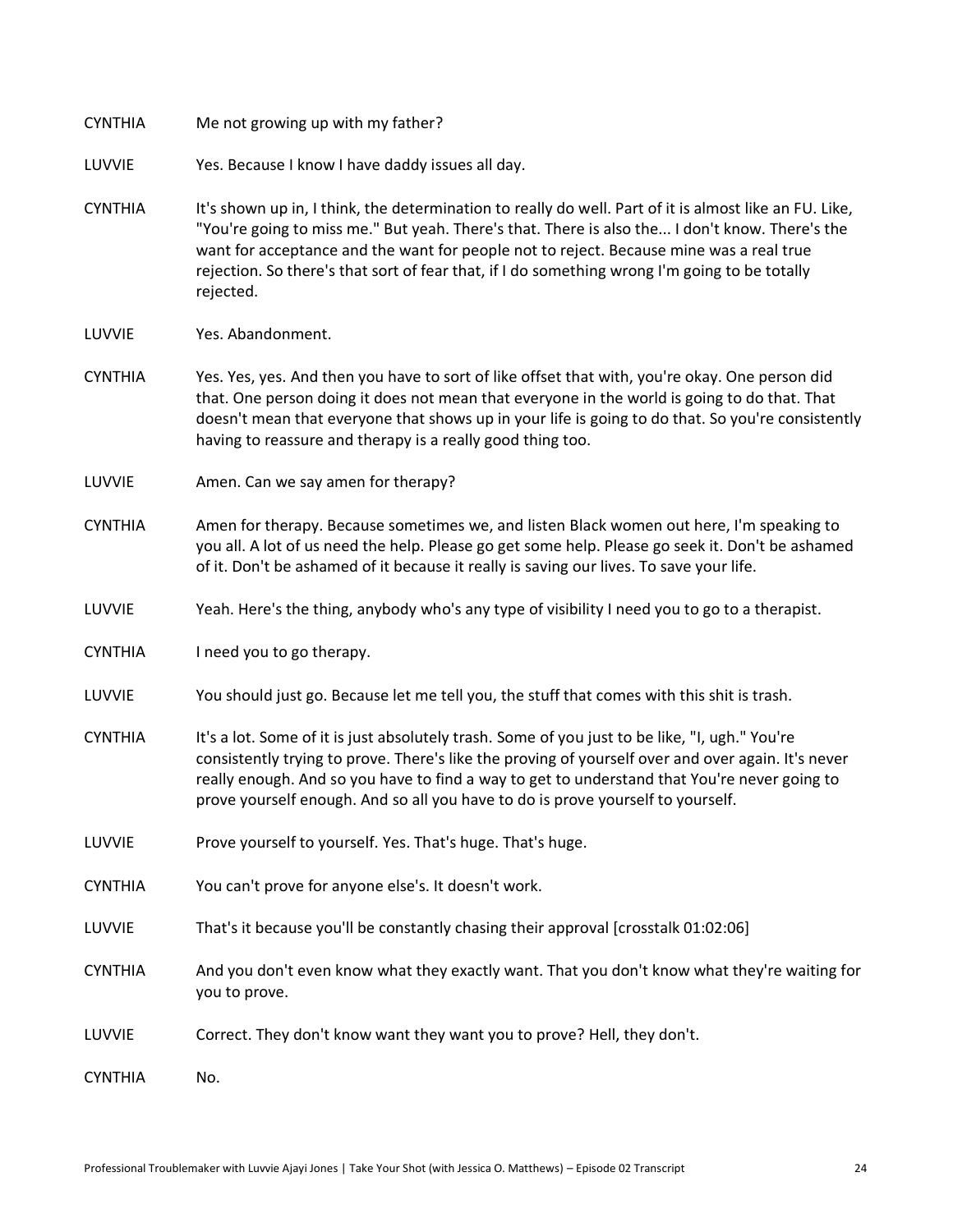| LUVVIE         | And one of the things that I love about you is your style.                                                                                                                                                                                                                                                                                                                                                                                                                                                                                                                     |  |
|----------------|--------------------------------------------------------------------------------------------------------------------------------------------------------------------------------------------------------------------------------------------------------------------------------------------------------------------------------------------------------------------------------------------------------------------------------------------------------------------------------------------------------------------------------------------------------------------------------|--|
| <b>CYNTHIA</b> | And thank you.                                                                                                                                                                                                                                                                                                                                                                                                                                                                                                                                                                 |  |
| LUVVIE         | First of all, Cynthia you don't know.                                                                                                                                                                                                                                                                                                                                                                                                                                                                                                                                          |  |
| <b>CYNTHIA</b> | Well, what you have to tell me.                                                                                                                                                                                                                                                                                                                                                                                                                                                                                                                                                |  |
| LUVVIE         | Next time I see her, I'm taking her shoes.                                                                                                                                                                                                                                                                                                                                                                                                                                                                                                                                     |  |
| <b>CYNTHIA</b> | You mean all of the shoes?                                                                                                                                                                                                                                                                                                                                                                                                                                                                                                                                                     |  |
| LUVVIE         | Listen, the few of them. I'm just letting you know that right there, because we also wear the<br>same shoe size, which again, I'll probably [inaudible 01:02:42] see that are literally the same size<br>and everything.                                                                                                                                                                                                                                                                                                                                                       |  |
| <b>CYNTHIA</b> | That's true.                                                                                                                                                                                                                                                                                                                                                                                                                                                                                                                                                                   |  |
| LUVVIE         | I should do. I'm going to be shipping you a pair of shoes and I think you would actually really like<br>that. I think are fire. They fire, but your sense of style is dumb. First of all, Cynthia shamed me<br>on the IG Live. We randomly got on a few months ago because it was in beginning of the<br>quarantine. Actually it wasn't a few months ago because it's shit. What is time at this point?<br>That was like March 2020.                                                                                                                                           |  |
| <b>CYNTHIA</b> | Was that March?                                                                                                                                                                                                                                                                                                                                                                                                                                                                                                                                                                |  |
| LUVVIE         | That was like March or April.                                                                                                                                                                                                                                                                                                                                                                                                                                                                                                                                                  |  |
| <b>CYNTHIA</b> | Was it?                                                                                                                                                                                                                                                                                                                                                                                                                                                                                                                                                                        |  |
| LUVVIE         | It was on. And then I was still in my auntie robe mode where I was like in the mode of like, I'm<br>not getting dressed for anything and I didn't even have on my wedding rings and I didn't have on<br>any of my earrings. And Cynthia is on this live in all the drip. Okay. All the drip actually typically<br>is. And she's like, "Luvvie, where are your jewels?" And I'm like, "Yes, by my bed." And she was<br>like, "Ma'am, I'm going to need you." And she shamed me. And ever since I've made sure that<br>I've had on my wedding rings and all my jewels every day. |  |
| <b>CYNTHIA</b> | Good. Good. It's necessary                                                                                                                                                                                                                                                                                                                                                                                                                                                                                                                                                     |  |
| LUVVIE         | Every day since I've been like, let me not shame Cynthia."                                                                                                                                                                                                                                                                                                                                                                                                                                                                                                                     |  |
| <b>CYNTHIA</b> | It's necessary. I'm proud of you. I'm seeing all the drip, I'm ready to [crosstalk 01:03:48] with<br>you.                                                                                                                                                                                                                                                                                                                                                                                                                                                                      |  |
| LUVVIE         | All right. The Priti's jewels are on me and ready.                                                                                                                                                                                                                                                                                                                                                                                                                                                                                                                             |  |
| <b>CYNTHIA</b> | Good.                                                                                                                                                                                                                                                                                                                                                                                                                                                                                                                                                                          |  |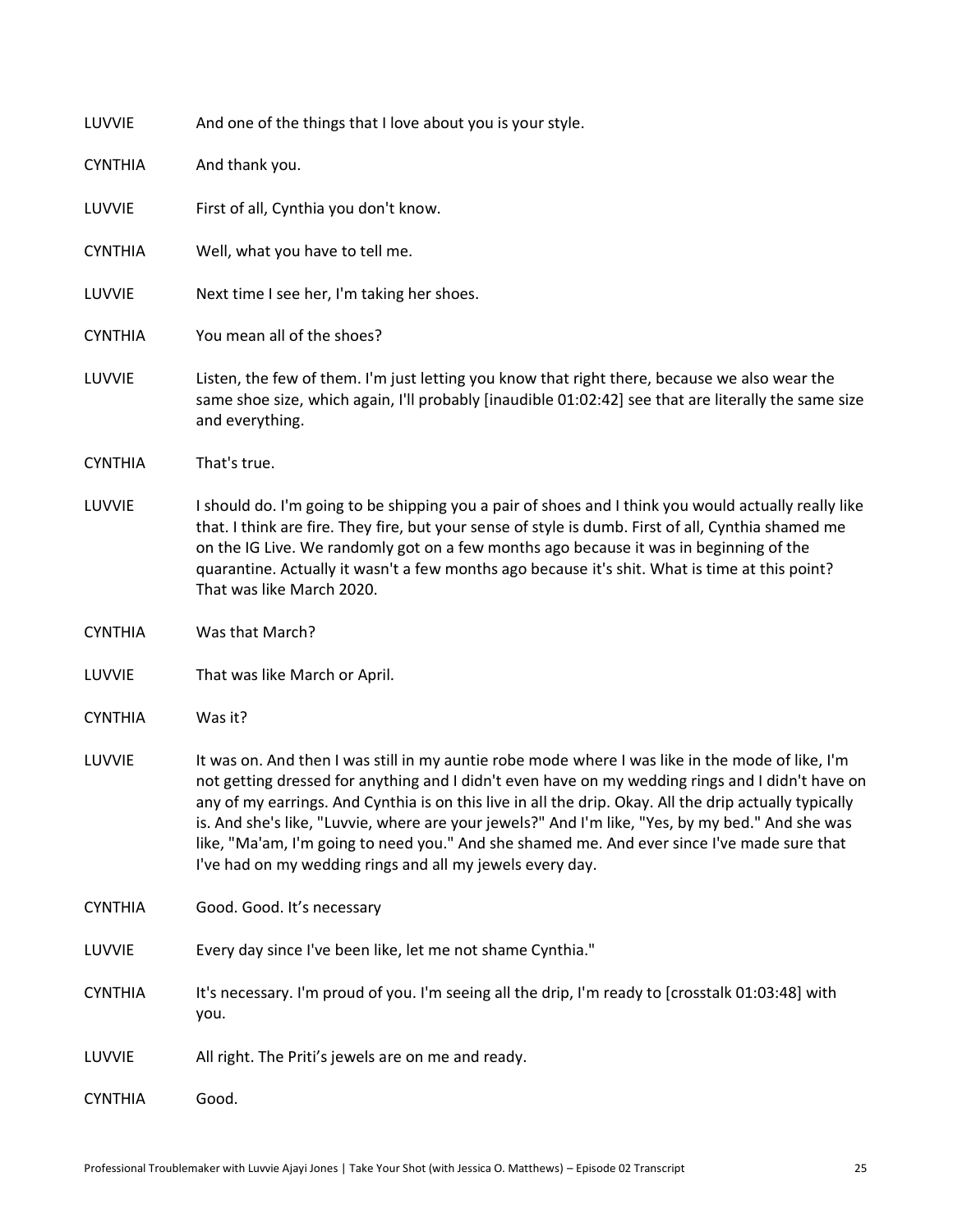| LUVVIE         | Ready to go.                                                                                                                                                                                                                                                                                                                                                                                                                                                                                                                                                                      |  |
|----------------|-----------------------------------------------------------------------------------------------------------------------------------------------------------------------------------------------------------------------------------------------------------------------------------------------------------------------------------------------------------------------------------------------------------------------------------------------------------------------------------------------------------------------------------------------------------------------------------|--|
| <b>CYNTHIA</b> | [crosstalk 01:03:56] because she knows like, I don't know, I think, I just like us when we're in<br>gold and we're dripping and we look good and we feel good. I think it's like-                                                                                                                                                                                                                                                                                                                                                                                                 |  |
| LUVVIE         | Luxury.                                                                                                                                                                                                                                                                                                                                                                                                                                                                                                                                                                           |  |
| <b>CYNTHIA</b> | Yeah. Real or not, If it makes you feel good, you'll probably also look good too. And I don't mean<br>look good. I mean look good. You know what I mean? That will come through.                                                                                                                                                                                                                                                                                                                                                                                                  |  |
| LUVVIE         | So wait, how long have you actually been collecting jewelry?                                                                                                                                                                                                                                                                                                                                                                                                                                                                                                                      |  |
| <b>CYNTHIA</b> | At this point, for a few years. But it really ramped up 2017, 2018. Yeah. Yeah. it got a lot. Cause I<br>loved jewelry. Here's the thing, I love jewelry full stop. So I was collecting costume pieces when I<br>was about 15, 16. And obviously because I was doing backing vocals, you would need earrings,<br>you would need necklaces, you would need all of that bangles, all that stuff. So I would wear<br>them for shows and whatnot. And then I left to come here and was like, "Oh, I need jewelry."<br>And I really enjoyed wearing pieces that would be loaned to me. |  |
|                | And then I was like, "I want my own stuff. And obviously I've been piercing my ears for a really<br>long time. And now I currently have 21 piercings in my ear.                                                                                                                                                                                                                                                                                                                                                                                                                   |  |
| LUVVIE         | You have 21 ear piercings? Bro. Cynthia. Okay. So I told you I got my cartilage Pierced, right?                                                                                                                                                                                                                                                                                                                                                                                                                                                                                   |  |
| <b>CYNTHIA</b> | Yeah.                                                                                                                                                                                                                                                                                                                                                                                                                                                                                                                                                                             |  |
| LUVVIE         | That took the earring out.                                                                                                                                                                                                                                                                                                                                                                                                                                                                                                                                                        |  |
| <b>CYNTHIA</b> | What?                                                                                                                                                                                                                                                                                                                                                                                                                                                                                                                                                                             |  |
| LUVVIE         | My ears couldn't handle it. After a year it just did not heal properly.                                                                                                                                                                                                                                                                                                                                                                                                                                                                                                           |  |
| <b>CYNTHIA</b> | Okay. So it means you have the wrong jewelry. Did you have a stud in it or did you have a ring?                                                                                                                                                                                                                                                                                                                                                                                                                                                                                   |  |
| LUVVIE         | So I had a stud at first. Right?                                                                                                                                                                                                                                                                                                                                                                                                                                                                                                                                                  |  |
| <b>CYNTHIA</b> | Yes.                                                                                                                                                                                                                                                                                                                                                                                                                                                                                                                                                                              |  |
| LUVVIE         | And then Priti made me a ring at the beginning of the year. She actually made me a diamond<br>ring for it. My ears, it just was not healing. It was just like it kept on being red and so I took it<br>out. And I was like, "Dang it." And I had a nose ring a few years ago, also. Nose ring also didn't. I<br>was like, "I don't think my body loves piercings."                                                                                                                                                                                                                |  |
| <b>CYNTHIA</b> | You act so. Did you take care of them after you got them pierced?                                                                                                                                                                                                                                                                                                                                                                                                                                                                                                                 |  |
| LUVVIE         | I feel like I did. I mean.                                                                                                                                                                                                                                                                                                                                                                                                                                                                                                                                                        |  |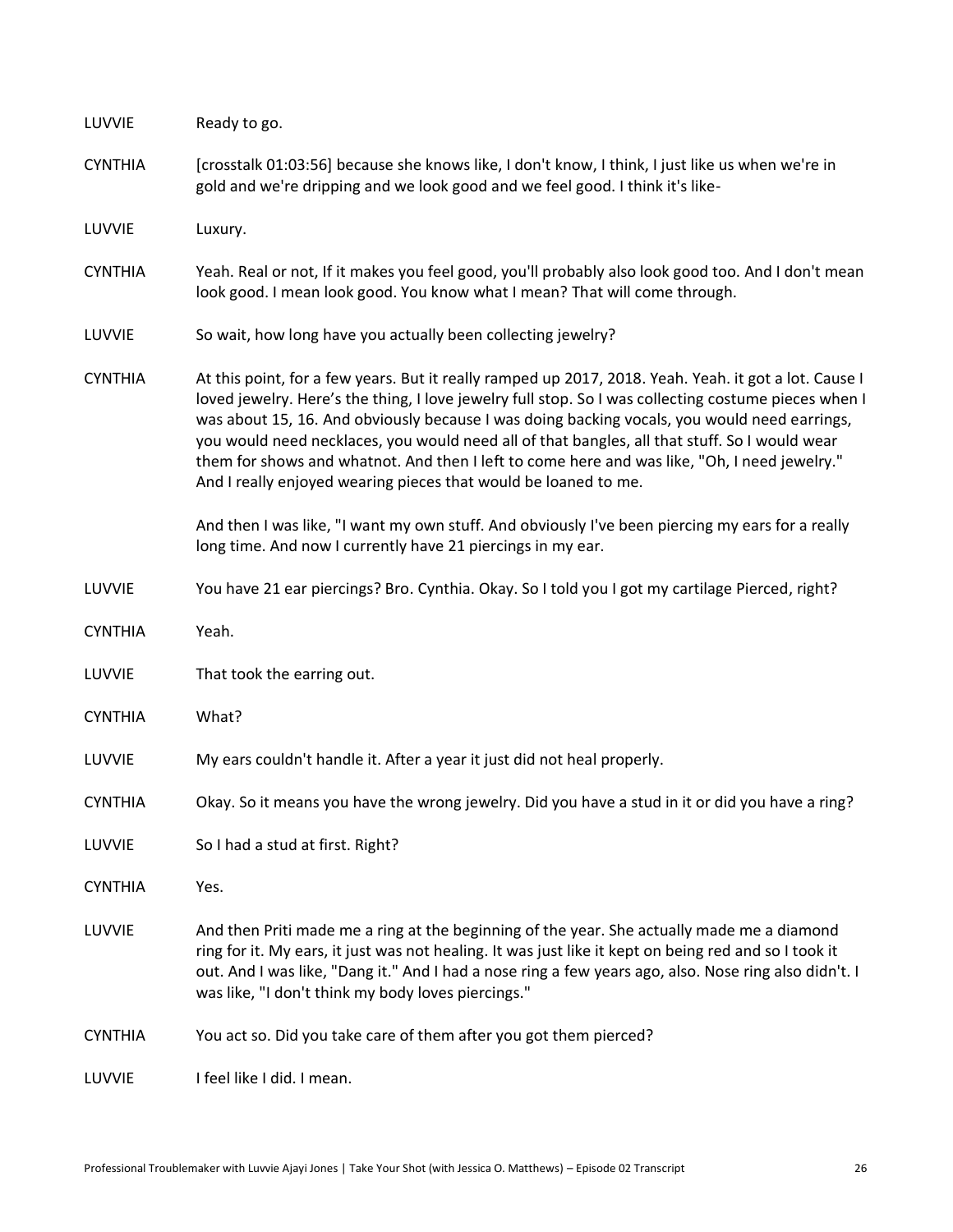| <b>CYNTHIA</b> | When you say, "I feel like I did." That means no. Because you'll know if you're taking care of<br>them. That is, "I feel like I did" is not the same as, "Yes, I did take care of them." So that might be<br>why.                                                                                                                                                                                                                                                                                                                                                                                                     |  |
|----------------|-----------------------------------------------------------------------------------------------------------------------------------------------------------------------------------------------------------------------------------------------------------------------------------------------------------------------------------------------------------------------------------------------------------------------------------------------------------------------------------------------------------------------------------------------------------------------------------------------------------------------|--|
| LUVVIE         | Well, I felt like [crosstalk 01:06:28].                                                                                                                                                                                                                                                                                                                                                                                                                                                                                                                                                                               |  |
| <b>CYNTHIA</b> | No, no, no, no. Tell me what your method of taken care of these piercings were.                                                                                                                                                                                                                                                                                                                                                                                                                                                                                                                                       |  |
| LUVVIE         | See how my voice got high pitched. That's how you know I ain't even talking. Yeah. I don't know<br>if I did that much actually. You're right. [crosstalk 01:06:45]. You're right. You're probably right.                                                                                                                                                                                                                                                                                                                                                                                                              |  |
| <b>CYNTHIA</b> | Yeah. So get your piercing back and just take care of it. And here's the thing-                                                                                                                                                                                                                                                                                                                                                                                                                                                                                                                                       |  |
| LUVVIE         | What does that mean? What do I got to do?                                                                                                                                                                                                                                                                                                                                                                                                                                                                                                                                                                             |  |
| <b>CYNTHIA</b> | I mean, you'll piercer will tell you. But you Castile soap is really helpful to keep it clean. You just<br>lather it up and put it on the piercing both sides when you're in the shower every morning and<br>at night. If it gets really odd our piercer told me, use crushed up aspirin. Just put it on like a<br>paste and it should take all of the issues away immediately. Saline water also helps you get like<br>Saline pads. Usually they'll send you away with some and you can just keep it clean. And that's<br>what you do. Rotate, if you have an earring in your ear. In your nose, you leave it alone. |  |
| LUVVIE         | Okay.                                                                                                                                                                                                                                                                                                                                                                                                                                                                                                                                                                                                                 |  |
| <b>CYNTHIA</b> | Yeah. This one healed really quickly. This one was healed with-                                                                                                                                                                                                                                                                                                                                                                                                                                                                                                                                                       |  |
| LUVVIE         | Septum? Piercing?                                                                                                                                                                                                                                                                                                                                                                                                                                                                                                                                                                                                     |  |
| <b>CYNTHIA</b> | Septum. That was my septum. This one healed very quickly.                                                                                                                                                                                                                                                                                                                                                                                                                                                                                                                                                             |  |
| LUVVIE         | So yeah. So far my drip has just been in the nappy. I mean I have two ear piercings. I've had two<br>year piercings out. My first one, of course, when I was like three months, second one at nine. All<br>the other piercings since. Yeah. My aunt got my ear pierced. I'm pretty sure my mom was not<br>happy about it. But I was actually the cool kid in class with two ear piercings. Because everybody<br>was like, "You got two of them?" I was like, "Yeah." But the rest of the jewels are the bracelets,<br>the rings. I'm a fan of necklaces. My everyday is three necklaces. I'm always like-             |  |
| <b>CYNTHIA</b> | I want to see you with another piece, a chunkier piece. Yeah. You see these? These are like-                                                                                                                                                                                                                                                                                                                                                                                                                                                                                                                          |  |
| LUVVIE         | The medallion.                                                                                                                                                                                                                                                                                                                                                                                                                                                                                                                                                                                                        |  |
| <b>CYNTHIA</b> | Yeah.                                                                                                                                                                                                                                                                                                                                                                                                                                                                                                                                                                                                                 |  |
| LUVVIE         | Is that Foundry?                                                                                                                                                                                                                                                                                                                                                                                                                                                                                                                                                                                                      |  |
| <b>CYNTHIA</b> | That's Foundry.                                                                                                                                                                                                                                                                                                                                                                                                                                                                                                                                                                                                       |  |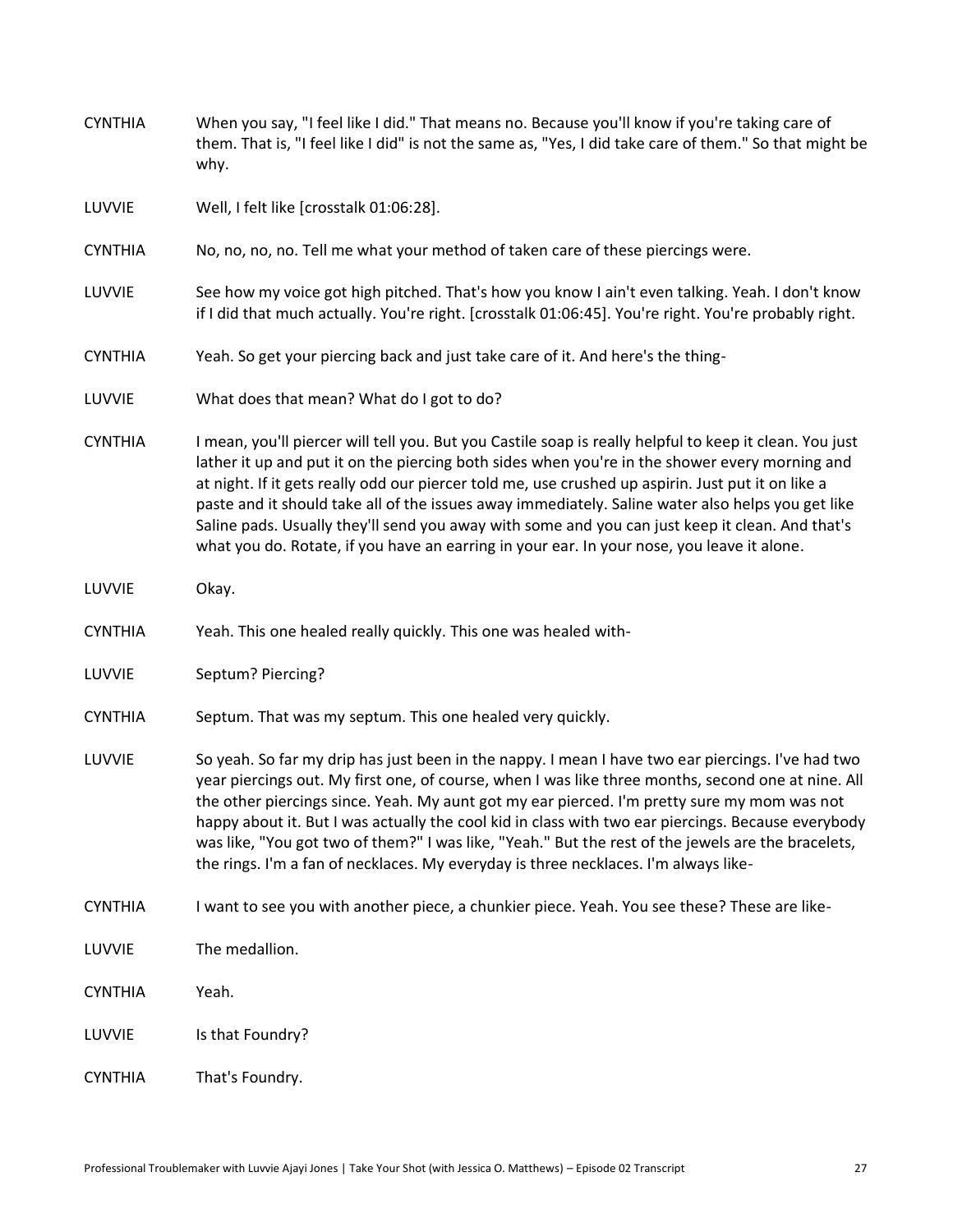| LUVVIE         | She made me a ring.                                                                                                                                                                                                                                                                                                                                                                                                                                                                                                                                                                                                 |  |
|----------------|---------------------------------------------------------------------------------------------------------------------------------------------------------------------------------------------------------------------------------------------------------------------------------------------------------------------------------------------------------------------------------------------------------------------------------------------------------------------------------------------------------------------------------------------------------------------------------------------------------------------|--|
| <b>CYNTHIA</b> | I know.                                                                                                                                                                                                                                                                                                                                                                                                                                                                                                                                                                                                             |  |
| LUVVIE         | Oh my God. It's so beautiful.                                                                                                                                                                                                                                                                                                                                                                                                                                                                                                                                                                                       |  |
| <b>CYNTHIA</b> | That's a good piece to have. Foundry is a wonderful piece because it also comes from such good<br>energy. She's such a sweet person.                                                                                                                                                                                                                                                                                                                                                                                                                                                                                |  |
| LUVVIE         | Yeah. Beth is dope.                                                                                                                                                                                                                                                                                                                                                                                                                                                                                                                                                                                                 |  |
| <b>CYNTHIA</b> | That is amazing.                                                                                                                                                                                                                                                                                                                                                                                                                                                                                                                                                                                                    |  |
| LUVVIE         | Beth is dope. Actually, I'm overdue. When my book comes out, I'm actually going to gift myself<br>with a chain. I haven't been Priti. Now officially get me professional troublemaker. The chain.<br>Right? Like what this looks like. I might have to design that and gift myself.                                                                                                                                                                                                                                                                                                                                 |  |
| <b>CYNTHIA</b> | Yeah. You should.                                                                                                                                                                                                                                                                                                                                                                                                                                                                                                                                                                                                   |  |
| LUVVIE         | So what are you doing to take care of yourself? What's your self-care?                                                                                                                                                                                                                                                                                                                                                                                                                                                                                                                                              |  |
| <b>CYNTHIA</b> | I'm currently, right as we speak, getting a pedicure.                                                                                                                                                                                                                                                                                                                                                                                                                                                                                                                                                               |  |
| LUVVIE         | You all the flex. You will not be getting the pedicure. That's a flex. That's a flex,                                                                                                                                                                                                                                                                                                                                                                                                                                                                                                                               |  |
| <b>CYNTHIA</b> | I'm taking care of myself. When I finished Aretha I really wanted to like return to myself. The<br>thing I do is my nails and I hadn't had my nails on for such a long time. So I flew my manicurist<br>in, so it was all very safe. Everyone has to be COVID tested and all of that stuff. So I promise I<br>was doing the guidelines and whatnot. And I've been tested almost every day to make sure I was<br>safe.                                                                                                                                                                                               |  |
| LUVVIE         | Everyday. Jesus.                                                                                                                                                                                                                                                                                                                                                                                                                                                                                                                                                                                                    |  |
| <b>CYNTHIA</b> | Oh my goodness. This nose has seen some swabs. I've been tested so often at this point, it's<br>ridiculous. But yes, safe as houses. And she came to do my nails. Yeah. All of that stuff and<br>making sure that I I don't know, I just take care of myself. Eating good food. I work out, you<br>know I work out. And for a while during quarantine, I really just stopped for a second. I just<br>needed a break. But, when I got back to do Aretha, I needed to work out. I just needed it. I was<br>craving it. And that is my thing now. That really does take care of me. It really starts the day.<br>Yeah. |  |
| LUVVIE         | Now I got a Peloton now. I finally got one.                                                                                                                                                                                                                                                                                                                                                                                                                                                                                                                                                                         |  |
| <b>CYNTHIA</b> | I'm going to convert the entire world into having a Peloton.                                                                                                                                                                                                                                                                                                                                                                                                                                                                                                                                                        |  |
| LUVVIE         | I'm a Peloton now and I've literally only done three workouts. I said, "Bless it."                                                                                                                                                                                                                                                                                                                                                                                                                                                                                                                                  |  |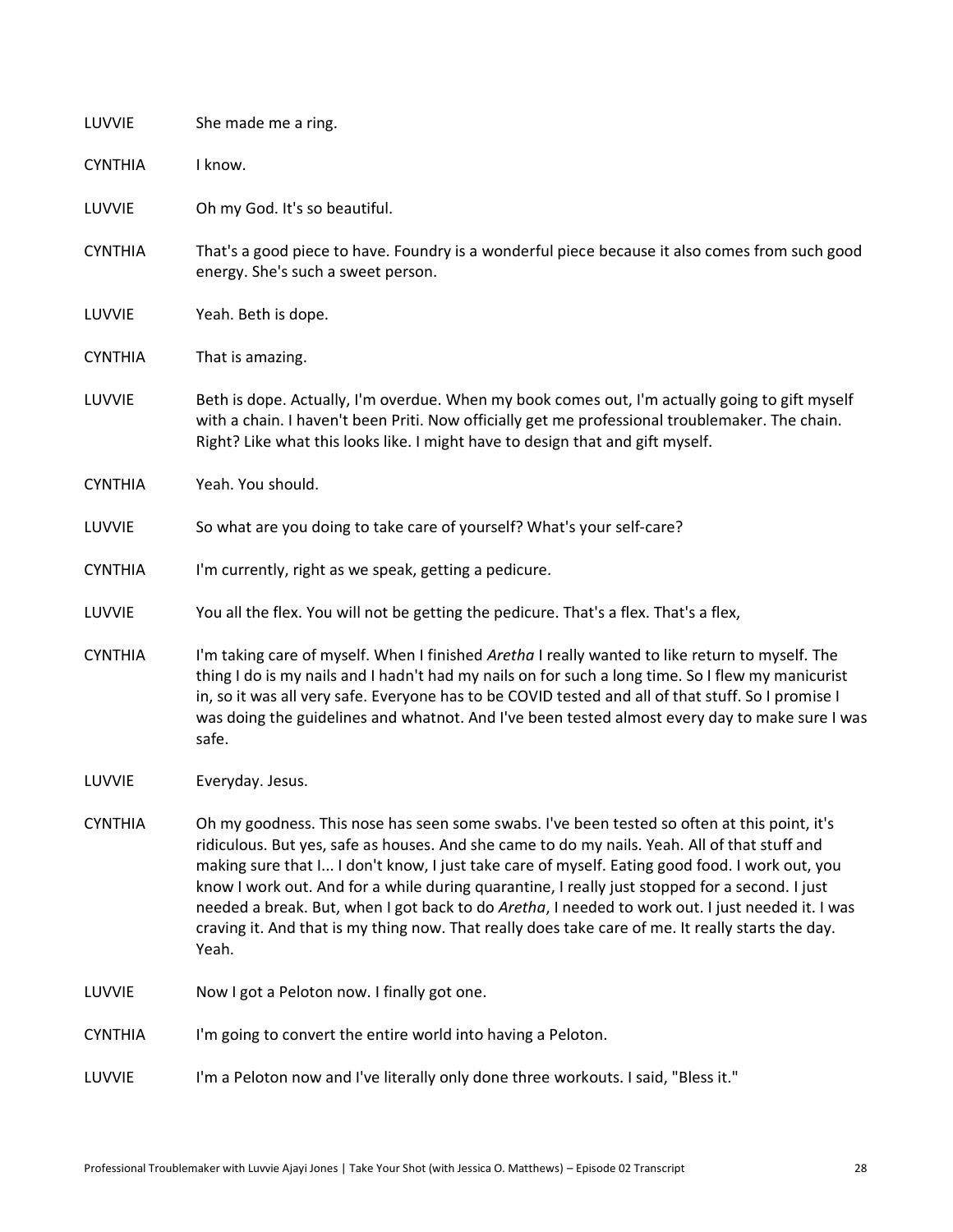| <b>CYNTHIA</b> | Come on.                                                                                                                                                                                                                                                                                                                                                                                                                                                                                                                                                                                                                                                                                                   |  |
|----------------|------------------------------------------------------------------------------------------------------------------------------------------------------------------------------------------------------------------------------------------------------------------------------------------------------------------------------------------------------------------------------------------------------------------------------------------------------------------------------------------------------------------------------------------------------------------------------------------------------------------------------------------------------------------------------------------------------------|--|
| LUVVIE         | I mentioned on social media that I got a Peloton. Because I have the same username<br>everywhere. I got all these requests and I was like, "I'm not going to add people, random people.<br>So you all can judge my inactivity."                                                                                                                                                                                                                                                                                                                                                                                                                                                                            |  |
| <b>CYNTHIA</b> | No. That's what will help get on the bike.                                                                                                                                                                                                                                                                                                                                                                                                                                                                                                                                                                                                                                                                 |  |
| LUVVIE         | You know who's now addicted to it. To working out?                                                                                                                                                                                                                                                                                                                                                                                                                                                                                                                                                                                                                                                         |  |
| <b>CYNTHIA</b> | Who?                                                                                                                                                                                                                                                                                                                                                                                                                                                                                                                                                                                                                                                                                                       |  |
| LUVVIE         | Carnell. Carnell gets on the Peloton every day, he's lost 25 pounds.                                                                                                                                                                                                                                                                                                                                                                                                                                                                                                                                                                                                                                       |  |
| <b>CYNTHIA</b> | I'm telling you that thing is good. I'm telling you right now. People don't believe it. Someone was<br>like, "So Peloton, is it really that good? Is it really that good?" I'm like, "Yes. Yes it is." Because<br>it's not just the bike. It really is to feel comfortable.                                                                                                                                                                                                                                                                                                                                                                                                                                |  |
| LUVVIE         | It's the people who                                                                                                                                                                                                                                                                                                                                                                                                                                                                                                                                                                                                                                                                                        |  |
| <b>CYNTHIA</b> | Yeah. There is the culture of it but everybody is an individual on their thing. And everyone has<br>their own stories. They genuinely have their own stories. And everyone has come to the<br>Peloton, all those instructors have come to the Peloton on their own, having dealt with<br>whatever they've dealt with. Robin, who's an amazing trainer on there, is about to be a new<br>mom. But I was riding with her a year ago when she had just gotten married. And she's brilliant.<br>And she was a lawyer at one point and then her life was totally different and she changed it<br>completely.<br>Then Alex, who, I think, recently just lost someone and has veterans in his family, he works as |  |
|                | well. Tunde who is newest to the Peloton. Maybe he's like                                                                                                                                                                                                                                                                                                                                                                                                                                                                                                                                                                                                                                                  |  |
| LUVVIE         | Tunde, he's a whole vibe.                                                                                                                                                                                                                                                                                                                                                                                                                                                                                                                                                                                                                                                                                  |  |
| <b>CYNTHIA</b> | Her story to get to fitness is really inspiring. It came from a place of, "I couldn't be this person<br>anymore and I wanted to change my life." So she changed her life. Starts through fitness and is<br>now one of the most favored people on Peloton. The personalities are really wonderful to be a<br>part of and it doesn't feel like you can't reach it. It doesn't feel like a goal that people can't<br>reach, because they make it so easy. I can tell someone, "Just take 15 minutes."                                                                                                                                                                                                         |  |
| LUVVIE         | That's true.                                                                                                                                                                                                                                                                                                                                                                                                                                                                                                                                                                                                                                                                                               |  |
| <b>CYNTHIA</b> | Take 20 minutes.                                                                                                                                                                                                                                                                                                                                                                                                                                                                                                                                                                                                                                                                                           |  |
| LUVVIE         | I'm going to let you shame me into doing more of it. That's how I was going to get on it.                                                                                                                                                                                                                                                                                                                                                                                                                                                                                                                                                                                                                  |  |
| <b>CYNTHIA</b> | And just start small. Because the thing is, people think you have to go on and do a 90 minute<br>ride. You have to do a 60 minute ride. No, you can [crosstalk 01:12:54].                                                                                                                                                                                                                                                                                                                                                                                                                                                                                                                                  |  |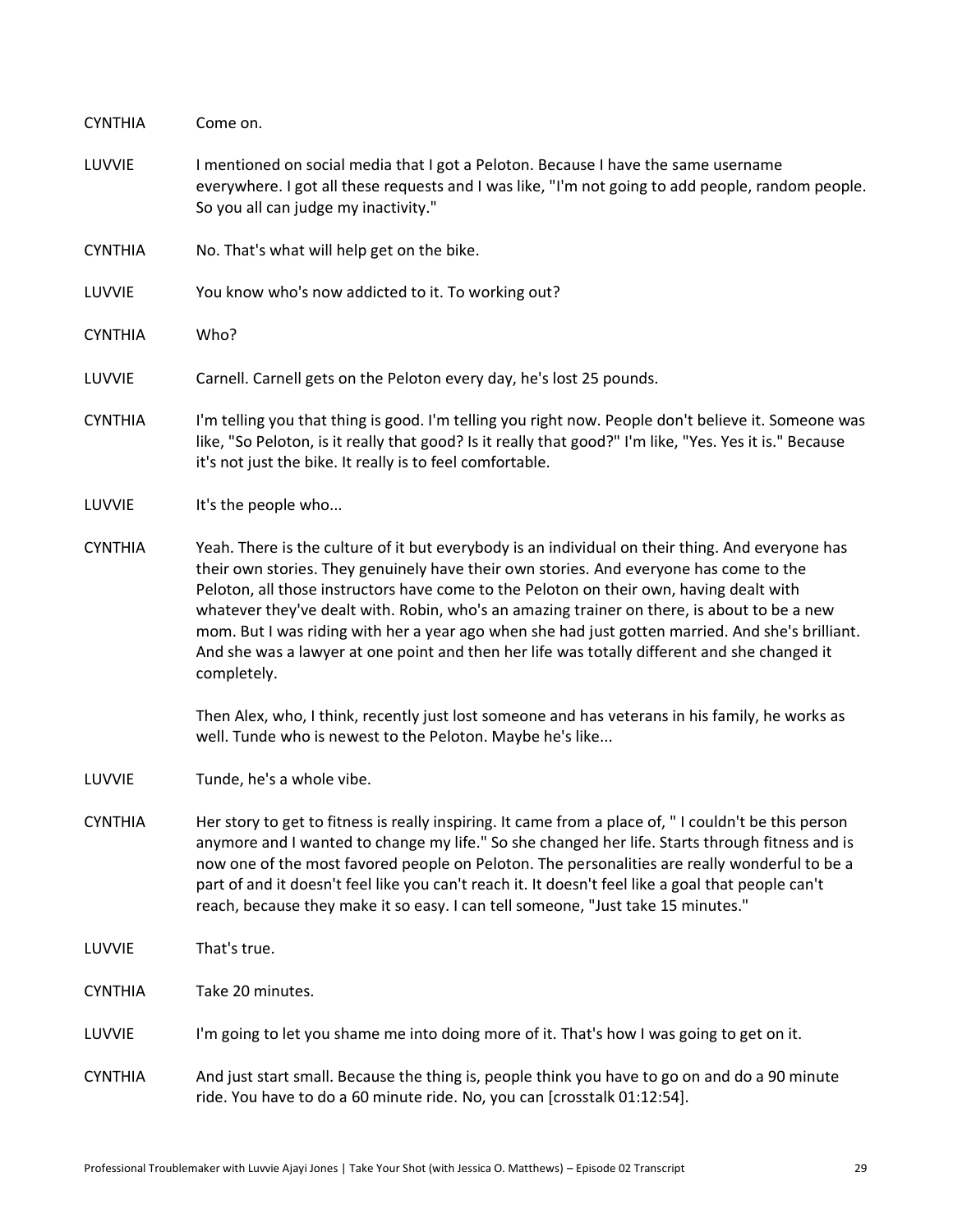| LUVVIE         | I did 20 minutes. Of course, I laid out for an hour afterwards, but                                                                                                                                                                                                                                                                                                                                   |  |
|----------------|-------------------------------------------------------------------------------------------------------------------------------------------------------------------------------------------------------------------------------------------------------------------------------------------------------------------------------------------------------------------------------------------------------|--|
| <b>CYNTHIA</b> | Here's this ride, some of them 20 minute rides will do that to you. Some of them are tough.                                                                                                                                                                                                                                                                                                           |  |
| LUVVIE         | I did a Tunde low impact ride and I was like, "What?"                                                                                                                                                                                                                                                                                                                                                 |  |
| <b>CYNTHIA</b> | Definitely you're asking for trouble. If you do any Tunde ride, you're asking for trouble. None of<br>the rides are [crosstalk 01:13:16].                                                                                                                                                                                                                                                             |  |
| LUVVIE         | I was like, "Jesus."                                                                                                                                                                                                                                                                                                                                                                                  |  |
| <b>CYNTHIA</b> | None of them actually.                                                                                                                                                                                                                                                                                                                                                                                |  |
| LUVVIE         | The recovery was just But yeah, I'm actually going to get back to it. It's a good move, but                                                                                                                                                                                                                                                                                                           |  |
| <b>CYNTHIA</b> | It's amazing.                                                                                                                                                                                                                                                                                                                                                                                         |  |
| LUVVIE         | So my final question for you is, what does it mean to you to be a professional troublemaker?                                                                                                                                                                                                                                                                                                          |  |
| <b>CYNTHIA</b> | I think it's kind of awesome for me to be a trouble maker, professional troublemaker. I think it<br>allows people to not be so afraid of being different, trying different things. Shaking up the<br>zeitgeist a little bit. Creating in different ways I don't know. I think it brings me a kick to show<br>people alternative ways of being their best selves.                                      |  |
| LUVVIE         | That's so clutch. That is so clutch. And that's actually the spirit of why I called my second book,<br>Professional Troublemaker. Because I think the disruptors in the world like yourself disrupting,<br>usually looks like just owning what you're dope at. It means doing the thing that nobody<br>might've done that you saw them do in the way that you're doing it and not apologizing for it. |  |
| <b>CYNTHIA</b> | Exactly.                                                                                                                                                                                                                                                                                                                                                                                              |  |
| LUVVIE         | And not apologizing for it. And I am just honored to watch you live life out loud, to gift us with<br>your gifts. I'd be like, "Lord Cynthia be slayed us with the songs." But even beyond that, you just<br>such an amazing person.                                                                                                                                                                  |  |
| <b>CYNTHIA</b> | Thank you.                                                                                                                                                                                                                                                                                                                                                                                            |  |
| LUVVIE         | So you sang me down the aisle. I was so afraid. I can't, it's like I actually got out of my own body.<br>You singing me down the aisle, actually was like, "I have to not listen to Cynthia right now<br>because how will crumble into tears." I was like, "Focus, focus. I can't." And it was such a gift on<br>such a special day for me.                                                           |  |
| <b>CYNTHIA</b> | It was wonderful that day.                                                                                                                                                                                                                                                                                                                                                                            |  |
| LUVVIE         | It meant the world. And your friendship is one of the gifts that I hold dear and cherish.                                                                                                                                                                                                                                                                                                             |  |
| <b>CYNTHIA</b> | I love you Luvvie.                                                                                                                                                                                                                                                                                                                                                                                    |  |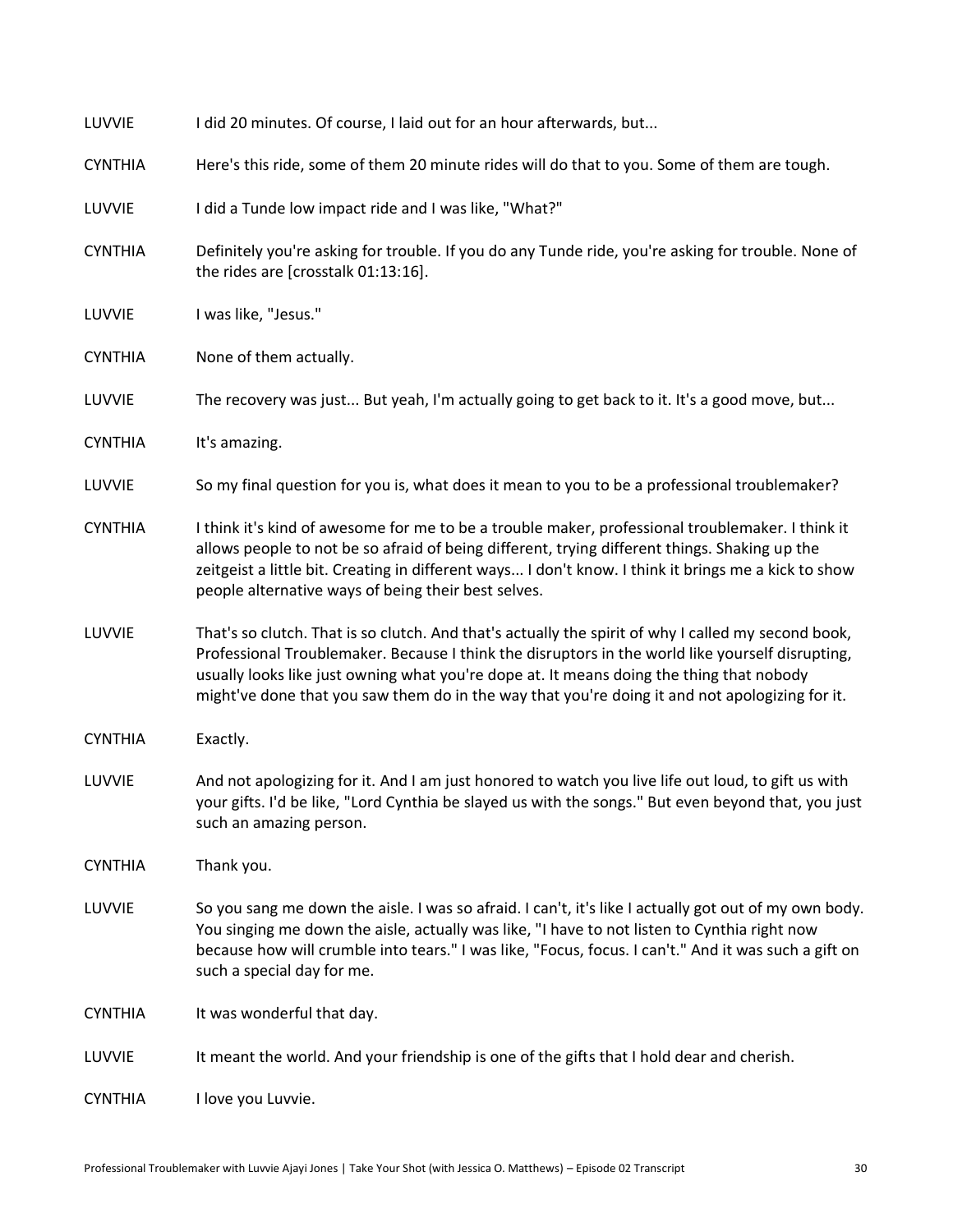| LUVVIE         | I love you so much. And I'm so excited for whatever's next. I know Edith's your production<br>company.                                                                                                                                        |  |
|----------------|-----------------------------------------------------------------------------------------------------------------------------------------------------------------------------------------------------------------------------------------------|--|
| <b>CYNTHIA</b> | Yeah. Edith's Daughter.                                                                                                                                                                                                                       |  |
| LUVVIE         | After your-                                                                                                                                                                                                                                   |  |
| <b>CYNTHIA</b> | My mother.                                                                                                                                                                                                                                    |  |
| LUVVIE         | mother. And I want people to follow what you're up to. So don't worry. We're going to put all<br>the ways people can follow you, support you. And at any time that you need our help, our voice,<br>our energy, our loud cheers. You have it. |  |
| <b>CYNTHIA</b> | Thank you.                                                                                                                                                                                                                                    |  |
| LUVVIE         | We will continue to loud everything.                                                                                                                                                                                                          |  |
| <b>CYNTHIA</b> | Thank you.                                                                                                                                                                                                                                    |  |
| LUVVIE         | Everything. And I'm just so proud to exist in this time and plane with you.                                                                                                                                                                   |  |
| <b>CYNTHIA</b> | Thank you. Thank you very much. I love you very much so, and I'm just going to keep trying to<br>make everyone proud, trying to make myself proud, having a good time and telling all the<br>stories that [inaudible 01:16:11].               |  |
| LUVVIE         | That's it. And I can't wait to see you again because Lord knows [crosstalk 01:16:15].                                                                                                                                                         |  |
| <b>CYNTHIA</b> | I know, we need a hug.                                                                                                                                                                                                                        |  |
| LUVVIE         | Were supposed to kick it this year and stuff and then quarantine happened.                                                                                                                                                                    |  |
| <b>CYNTHIA</b> | Just ruined it and                                                                                                                                                                                                                            |  |
| LUVVIE         | Just ruined it. I think the last time I saw you was when I was in your apartment last year when I<br>brought you some Naija food.                                                                                                             |  |
| <b>CYNTHIA</b> | And you did me such good. That was goodness. I basically ate off that food for about three days.                                                                                                                                              |  |
| LUVVIE         | [inaudible 01:16:37] Good. Good, good.                                                                                                                                                                                                        |  |
| <b>CYNTHIA</b> | It was some good food. That was some good food. Thank you.                                                                                                                                                                                    |  |
| LUVVIE         | More to come and I will see you one of these days, once the world opens up or once I get tested<br>eight times.                                                                                                                               |  |
| <b>CYNTHIA</b> | Lord.                                                                                                                                                                                                                                         |  |